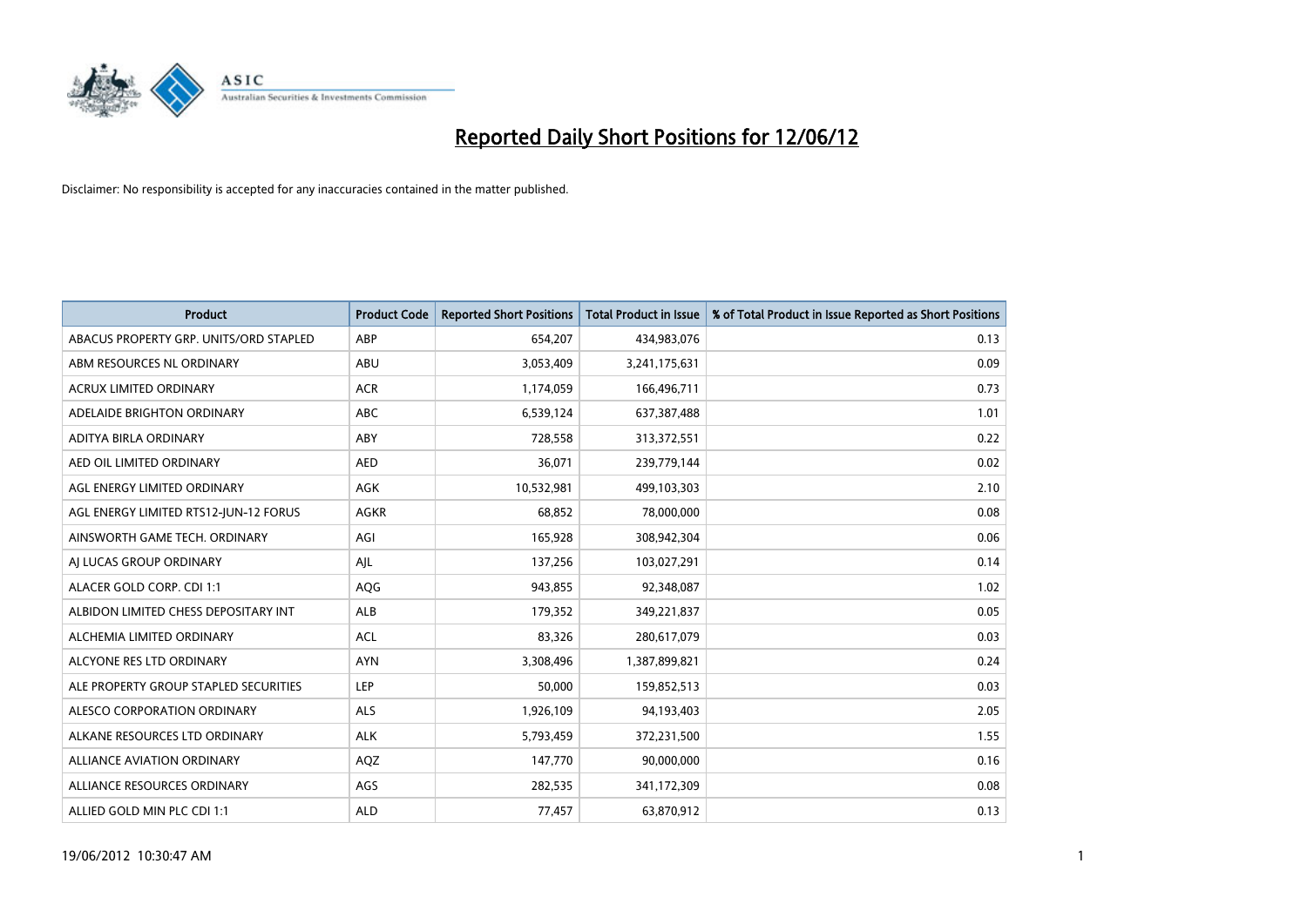

| <b>Product</b>                          | <b>Product Code</b> | <b>Reported Short Positions</b> | <b>Total Product in Issue</b> | % of Total Product in Issue Reported as Short Positions |
|-----------------------------------------|---------------------|---------------------------------|-------------------------------|---------------------------------------------------------|
| ALLIED HEALTH LTD ORDINARY              | AHZ                 | 109,920                         | 799,546,843                   | 0.01                                                    |
| ALTONA MINING LTD ORDINARY              | <b>AOH</b>          | 526,670                         | 522,091,038                   | 0.10                                                    |
| ALUMINA LIMITED ORDINARY                | <b>AWC</b>          | 107,553,804                     | 2,440,196,187                 | 4.39                                                    |
| AMALGAMATED HOLDINGS ORDINARY           | <b>AHD</b>          | 20,422                          | 157,613,022                   | 0.01                                                    |
| AMCOM TELECOMM, ORDINARY                | <b>AMM</b>          | 5,645                           | 241,491,904                   | 0.00                                                    |
| AMCOR LIMITED ORDINARY                  | <b>AMC</b>          | 3,900,219                       | 1,206,684,923                 | 0.30                                                    |
| AMP LIMITED ORDINARY                    | AMP                 | 4,708,712                       | 2,894,931,180                 | 0.14                                                    |
| AMPELLA MINING ORDINARY                 | AMX                 | 3,396,465                       | 240,600,493                   | 1.40                                                    |
| ANSELL LIMITED ORDINARY                 | <b>ANN</b>          | 2,987,432                       | 130,656,668                   | 2.28                                                    |
| ANTARES ENERGY LTD ORDINARY             | AZZ                 | 408,953                         | 260,000,000                   | 0.15                                                    |
| ANZ BANKING GRP LTD ORDINARY            | ANZ                 | 14,435,928                      | 2,679,682,754                 | 0.50                                                    |
| APA GROUP STAPLED SECURITIES            | APA                 | 6,994,186                       | 644,485,583                   | 1.08                                                    |
| APN NEWS & MEDIA ORDINARY               | <b>APN</b>          | 21,256,165                      | 649,010,756                   | 3.27                                                    |
| AQUARIUS PLATINUM. ORDINARY             | <b>AOP</b>          | 12,650,664                      | 470,312,578                   | 2.66                                                    |
| AQUILA RESOURCES ORDINARY               | <b>AQA</b>          | 5,940,427                       | 411,804,442                   | 1.43                                                    |
| ARAFURA RESOURCE LTD ORDINARY           | ARU                 | 7,621,346                       | 396,004,144                   | 1.91                                                    |
| ARB CORPORATION ORDINARY                | ARP                 | 53,555                          | 72,481,302                    | 0.07                                                    |
| ARDENT LEISURE GROUP STAPLED SECURITIES | AAD                 | 232,760                         | 334,209,401                   | 0.07                                                    |
| ARISTOCRAT LEISURE ORDINARY             | ALL                 | 18,128,925                      | 550,502,889                   | 3.31                                                    |
| ASCIANO LIMITED ORDINARY                | <b>AIO</b>          | 3,220,411                       | 975,385,664                   | 0.34                                                    |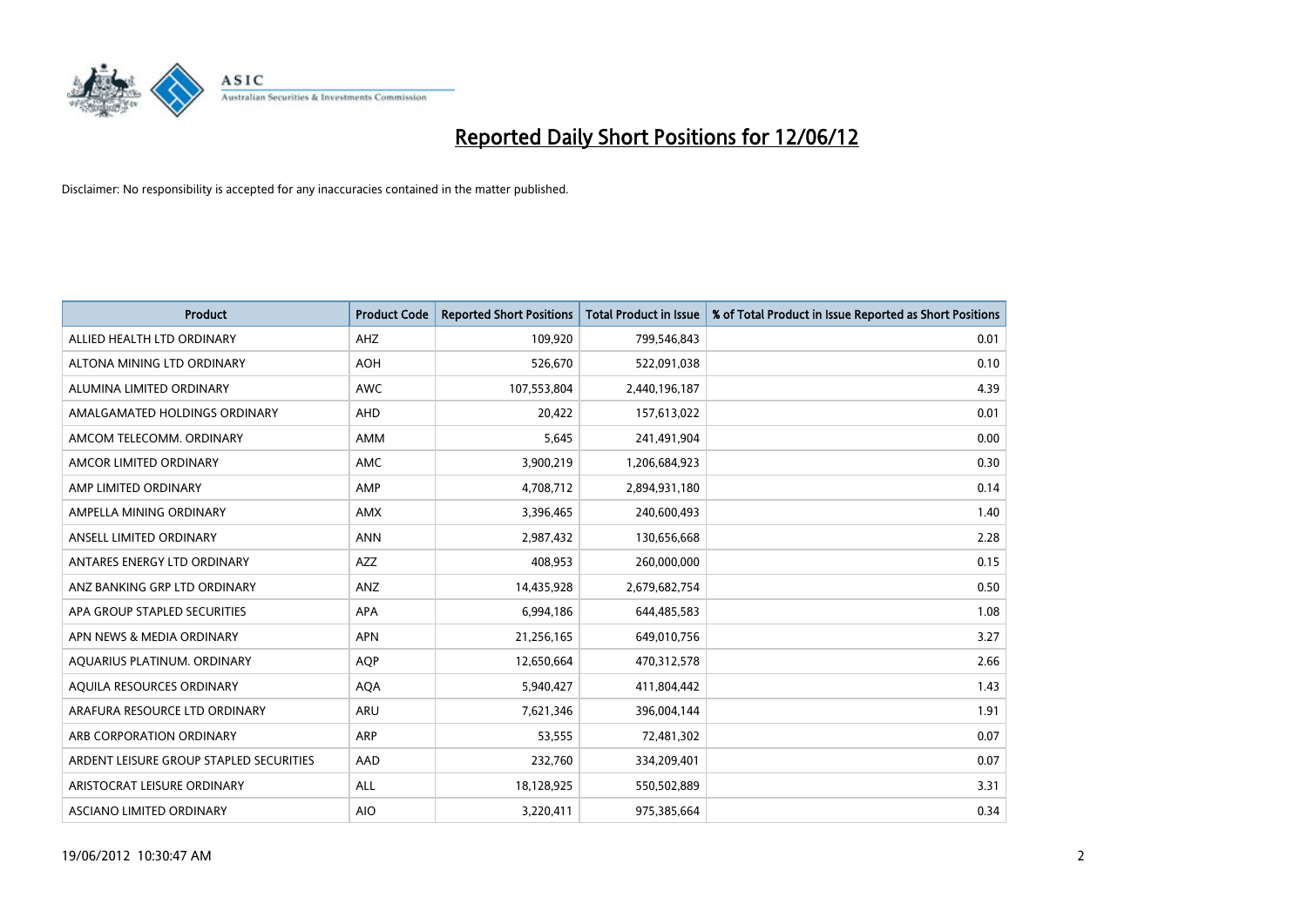

| <b>Product</b>                          | <b>Product Code</b> | <b>Reported Short Positions</b> | <b>Total Product in Issue</b> | % of Total Product in Issue Reported as Short Positions |
|-----------------------------------------|---------------------|---------------------------------|-------------------------------|---------------------------------------------------------|
| ASG GROUP LIMITED ORDINARY              | ASZ                 | 230,450                         | 172,152,079                   | 0.13                                                    |
| ASPEN GROUP ORD/UNITS STAPLED           | <b>APZ</b>          | 142,421                         | 600,507,326                   | 0.02                                                    |
| ASPIRE MINING LTD ORDINARY              | <b>AKM</b>          | 270,129                         | 620,594,556                   | 0.04                                                    |
| ASTRO JAP PROP GROUP STAPLED SECURITIES | AJA                 | 20,052                          | 58,445,002                    | 0.03                                                    |
| ASX LIMITED ORDINARY                    | ASX                 | 3,824,510                       | 175,136,729                   | 2.19                                                    |
| ATLAS IRON LIMITED ORDINARY             | <b>AGO</b>          | 8,415,082                       | 904,580,993                   | 0.93                                                    |
| AUCKLAND INTERNATION ORDINARY           | AIA                 | 50,000                          | 1,322,564,489                 | 0.00                                                    |
| AURORA OIL & GAS ORDINARY               | AUT                 | 5,134,023                       | 445,458,159                   | 1.14                                                    |
| AUSDRILL LIMITED ORDINARY               | ASL                 | 656,222                         | 304,397,289                   | 0.21                                                    |
| AUSENCO LIMITED ORDINARY                | <b>AAX</b>          | 353,697                         | 123,872,665                   | 0.28                                                    |
| <b>AUSTAL LIMITED ORDINARY</b>          | ASB                 | 306,595                         | 188,193,007                   | 0.15                                                    |
| AUSTBROKERS HOLDINGS ORDINARY           | <b>AUB</b>          | 100                             | 55,999,095                    | 0.00                                                    |
| AUSTIN ENGINEERING ORDINARY             | ANG                 | 21,525                          | 72,314,403                    | 0.02                                                    |
| AUSTRALAND PROPERTY STAPLED SECURITY    | <b>ALZ</b>          | 135,861                         | 576,846,597                   | 0.02                                                    |
| AUSTRALIAN AGRICULT, ORDINARY           | AAC                 | 342,730                         | 312,905,085                   | 0.09                                                    |
| AUSTRALIAN INFRASTR, UNITS/ORDINARY     | <b>AIX</b>          | 11,455,721                      | 620,733,944                   | 1.86                                                    |
| AUSTRALIAN PHARM, ORDINARY              | API                 | 259,657                         | 488,115,883                   | 0.06                                                    |
| AUTOMOTIVE HOLDINGS ORDINARY            | AHE                 | 9,974                           | 260,579,682                   | 0.00                                                    |
| AVIENNINGS LIMITED ORDINARY             | <b>AVI</b>          | 575,001                         | 274,588,694                   | 0.21                                                    |
| AWE LIMITED ORDINARY                    | <b>AWE</b>          | 3,020,470                       | 521,871,941                   | 0.57                                                    |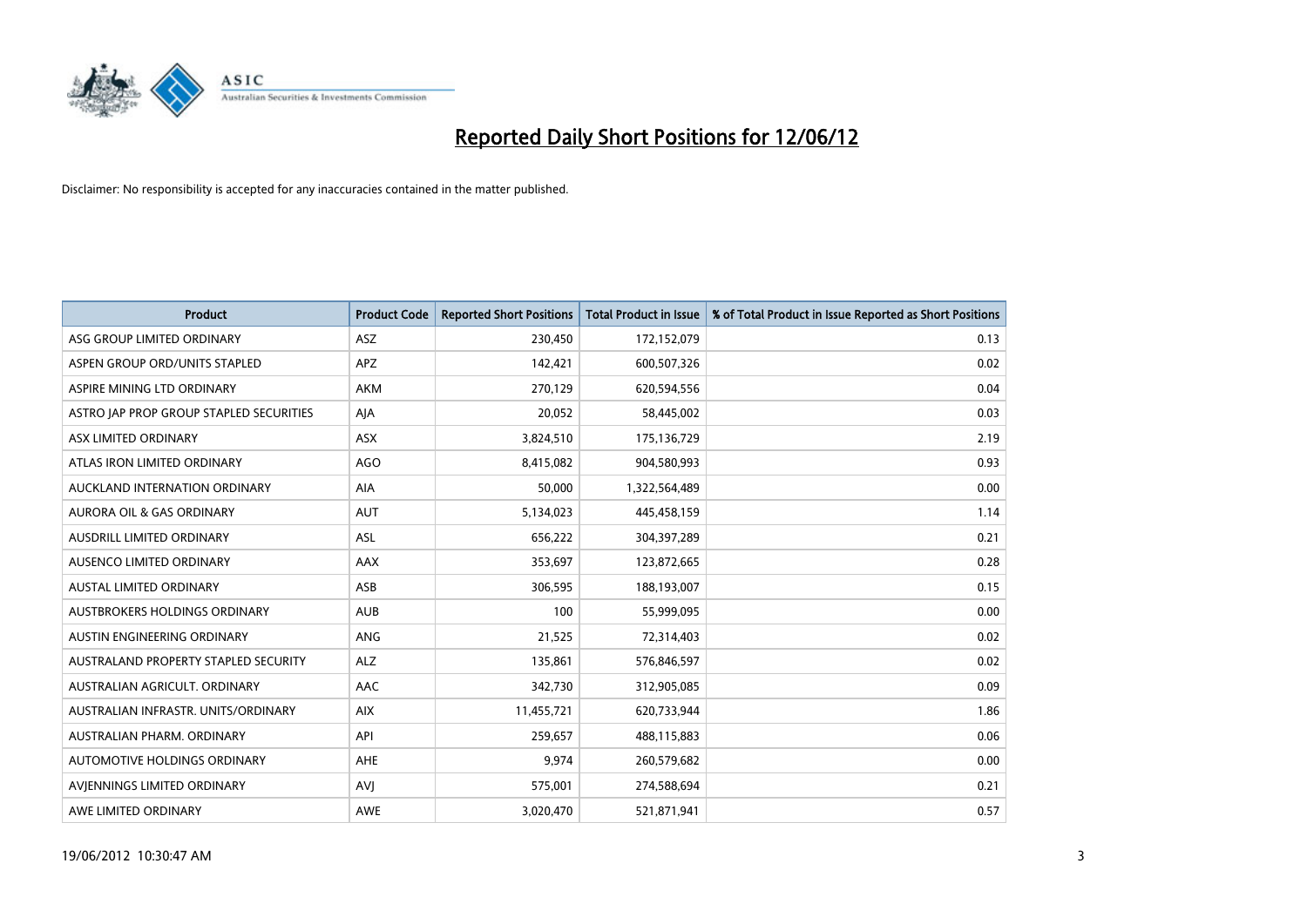

| <b>Product</b>                       | <b>Product Code</b> | <b>Reported Short Positions</b> | <b>Total Product in Issue</b> | % of Total Product in Issue Reported as Short Positions |
|--------------------------------------|---------------------|---------------------------------|-------------------------------|---------------------------------------------------------|
| AZIMUTH RES LTD ORDINARY             | <b>AZH</b>          | 1,317,620                       | 401,368,304                   | 0.32                                                    |
| AZUMAH RESOURCES ORDINARY            | <b>AZM</b>          | 743,919                         | 333,614,096                   | 0.22                                                    |
| <b>BANDANNA ENERGY ORDINARY</b>      | <b>BND</b>          | 3,411,514                       | 528,481,199                   | 0.63                                                    |
| BANK OF QUEENSLAND. ORDINARY         | <b>BOQ</b>          | 9,526,717                       | 308,797,224                   | 3.09                                                    |
| <b>BASE RES LIMITED ORDINARY</b>     | <b>BSE</b>          | 750,460                         | 460,440,029                   | 0.17                                                    |
| <b>BATHURST RESOURCES ORDINARY</b>   | <b>BTU</b>          | 35,732,995                      | 695,747,997                   | 5.13                                                    |
| <b>BC IRON LIMITED ORDINARY</b>      | <b>BCI</b>          | 298,814                         | 103,861,000                   | 0.28                                                    |
| BEACH ENERGY LIMITED ORDINARY        | <b>BPT</b>          | 25,241,080                      | 1,255,464,157                 | 2.01                                                    |
| BEADELL RESOURCE LTD ORDINARY        | <b>BDR</b>          | 8,270,623                       | 716,004,752                   | 1.15                                                    |
| BENDIGO AND ADELAIDE ORDINARY        | <b>BEN</b>          | 5,827,310                       | 396,604,957                   | 1.46                                                    |
| BENITEC BIOPHARMA ORDINARY           | <b>BLT</b>          | 75,000                          | 970,628,529                   | 0.01                                                    |
| BERKELEY RESOURCES ORDINARY          | <b>BKY</b>          | 359,026                         | 179,298,273                   | 0.21                                                    |
| <b>BHP BILLITON LIMITED ORDINARY</b> | <b>BHP</b>          | 9,773,722                       | 3,211,691,105                 | 0.29                                                    |
| <b>BILLABONG ORDINARY</b>            | <b>BBG</b>          | 24,772,467                      | 257,888,239                   | 9.60                                                    |
| <b>BIOTA HOLDINGS ORDINARY</b>       | <b>BTA</b>          | 1,110,427                       | 182,350,316                   | 0.60                                                    |
| BLACKHAM RESOURCES ORDINARY          | <b>BLK</b>          | 9,511                           | 53,429,173                    | 0.02                                                    |
| <b>BLACKTHORN RESOURCES ORDINARY</b> | <b>BTR</b>          | 47,997                          | 127,818,000                   | 0.04                                                    |
| BLUESCOPE STEEL LTD ORDINARY         | <b>BSL</b>          | 51,215,427                      | 3,349,185,247                 | 1.52                                                    |
| <b>BOART LONGYEAR ORDINARY</b>       | <b>BLY</b>          | 7,081,456                       | 461,163,412                   | 1.53                                                    |
| <b>BOOM LOGISTICS ORDINARY</b>       | <b>BOL</b>          | 626                             | 468,663,585                   | 0.00                                                    |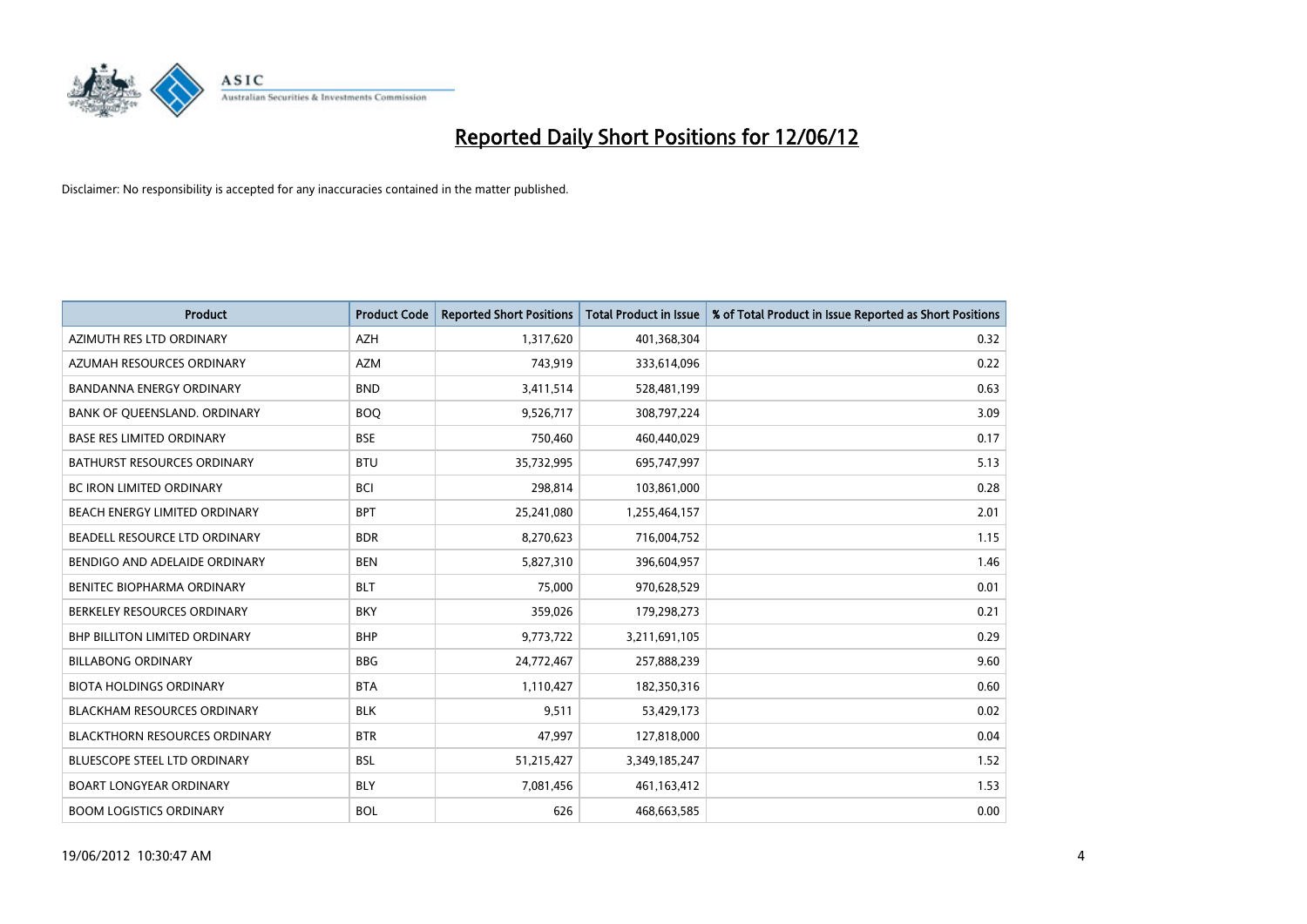

| <b>Product</b>                       | <b>Product Code</b> | <b>Reported Short Positions</b> | <b>Total Product in Issue</b> | % of Total Product in Issue Reported as Short Positions |
|--------------------------------------|---------------------|---------------------------------|-------------------------------|---------------------------------------------------------|
| <b>BORAL LIMITED, ORDINARY</b>       | <b>BLD</b>          | 38,426,147                      | 758,572,140                   | 5.07                                                    |
| <b>BRADKEN LIMITED ORDINARY</b>      | <b>BKN</b>          | 2,919,437                       | 168,629,376                   | 1.73                                                    |
| <b>BRAMBLES LIMITED ORDINARY</b>     | <b>BXB</b>          | 5,849,892                       | 1,480,975,746                 | 0.35                                                    |
| BRAMBLES LIMITED RTS 22-JUN-12 FORUS | <b>BXBR</b>         | 5,151                           | 74,048,788                    | 0.00                                                    |
| <b>BREVILLE GROUP LTD ORDINARY</b>   | <b>BRG</b>          | 32,679                          | 130,095,322                   | 0.02                                                    |
| <b>BRICKWORKS LIMITED ORDINARY</b>   | <b>BKW</b>          | 26,794                          | 147,567,333                   | 0.02                                                    |
| <b>BROCKMAN RESOURCES ORDINARY</b>   | <b>BRM</b>          | 2,809                           | 145,053,151                   | 0.00                                                    |
| BT INVESTMENT MNGMNT ORDINARY        | <b>BTT</b>          | 1,654                           | 267,906,977                   | 0.00                                                    |
| <b>BURU ENERGY ORDINARY</b>          | <b>BRU</b>          | 10,640,900                      | 234,340,477                   | 4.55                                                    |
| <b>BWP TRUST ORDINARY UNITS</b>      | <b>BWP</b>          | 589,535                         | 525,255,093                   | 0.11                                                    |
| CABCHARGE AUSTRALIA ORDINARY         | CAB                 | 318,141                         | 120,437,014                   | 0.27                                                    |
| CALTEX AUSTRALIA ORDINARY            | <b>CTX</b>          | 6,234,831                       | 270,000,000                   | 2.28                                                    |
| CAMPBELL BROTHERS ORDINARY           | <b>CPB</b>          | 1,187,697                       | 67,503,411                    | 1.75                                                    |
| CAPE LAMBERT RES LTD ORDINARY        | <b>CFE</b>          | 650,852                         | 689,108,792                   | 0.08                                                    |
| CARABELLA RES LTD ORDINARY           | <b>CLR</b>          | 193,540                         | 133,642,797                   | 0.16                                                    |
| <b>CARBON ENERGY ORDINARY</b>        | <b>CNX</b>          | 77,039                          | 773,949,722                   | 0.01                                                    |
| CARDNO LIMITED ORDINARY              | CDD                 | 264,033                         | 138,103,523                   | 0.20                                                    |
| CARNARVON PETROLEUM ORDINARY         | <b>CVN</b>          | 99,527                          | 694,644,634                   | 0.02                                                    |
| CARSALES.COM LTD ORDINARY            | <b>CRZ</b>          | 28,135,705                      | 233,689,223                   | 12.03                                                   |
| CASH CONVERTERS ORDINARY             | CCV                 | 41,599                          | 379,761,025                   | 0.01                                                    |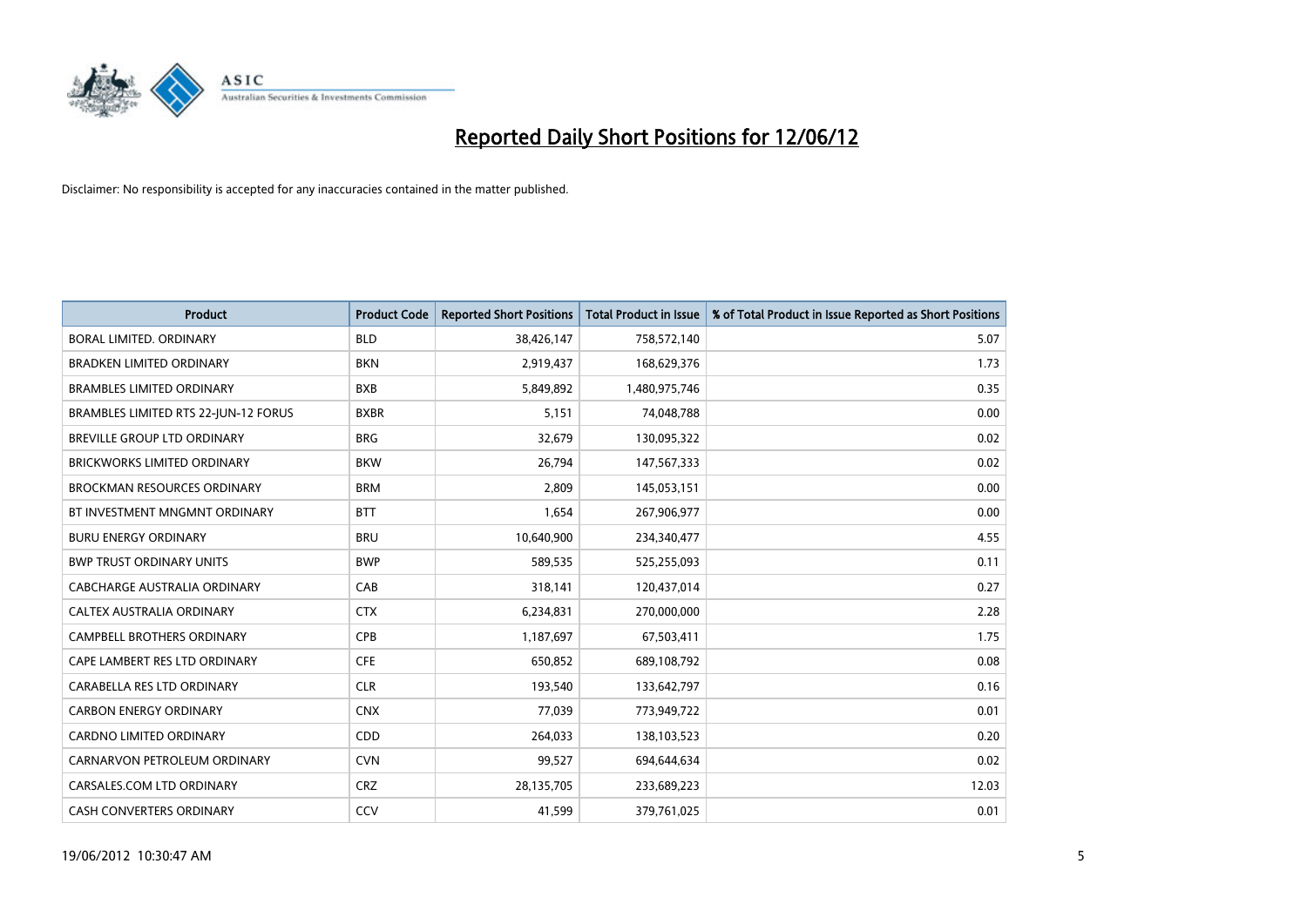

| <b>Product</b>                            | <b>Product Code</b> | <b>Reported Short Positions</b> | <b>Total Product in Issue</b> | % of Total Product in Issue Reported as Short Positions |
|-------------------------------------------|---------------------|---------------------------------|-------------------------------|---------------------------------------------------------|
| CENTRO RETAIL AUST ORD/UNIT STAPLED SEC   | <b>CRF</b>          | 22,620,803                      | 1,340,723,189                 | 1.68                                                    |
| CERAMIC FUEL CELLS ORDINARY               | <b>CFU</b>          | 146,659                         | 1,366,298,863                 | 0.01                                                    |
| CFS RETAIL TRUST GRP STAPLED SEC. DEF SET | <b>CFXDA</b>        | 39,676,053                      | 2,835,288,808                 | 1.39                                                    |
| CGA MINING LIMITED ORDINARY               | <b>CGX</b>          | 188,217                         | 337,725,726                   | 0.06                                                    |
| CHALLENGER DIV.PRO. STAPLED UNITS         | <b>CDI</b>          | 123,774                         | 860,977,302                   | 0.01                                                    |
| <b>CHALLENGER INFRAST, STAPLED UNITS</b>  | <b>CIF</b>          | 444,436                         | 316,223,785                   | 0.15                                                    |
| <b>CHALLENGER LIMITED ORDINARY</b>        | <b>CGF</b>          | 9,739,744                       | 546, 347, 707                 | 1.78                                                    |
| CHARTER HALL GROUP STAPLED US PROHIBIT.   | <b>CHC</b>          | 186,766                         | 296,846,225                   | 0.05                                                    |
| <b>CHARTER HALL RETAIL UNITS</b>          | <b>CQR</b>          | 844,208                         | 299,628,571                   | 0.28                                                    |
| <b>CHORUS LIMITED ORDINARY</b>            | <b>CNU</b>          | 1,145,903                       | 385,082,123                   | 0.30                                                    |
| CITIGOLD CORP LTD ORDINARY                | <b>CTO</b>          | 1,355,317                       | 1,105,078,301                 | 0.12                                                    |
| <b>CLOUGH LIMITED ORDINARY</b>            | <b>CLO</b>          | 147,604                         | 773,490,454                   | 0.01                                                    |
| <b>CNPR GRP UNITS/ORD STAPLED</b>         | <b>CNP</b>          | 2,537                           | 972,414,514                   | 0.00                                                    |
| COAL OF AFRICA LTD ORDINARY               | <b>CZA</b>          | 296,876                         | 662,484,573                   | 0.04                                                    |
| <b>COALSPUR MINES LTD ORDINARY</b>        | <b>CPL</b>          | 12,493,180                      | 620,729,899                   | 2.00                                                    |
| COBAR CONSOLIDATED ORDINARY               | CCU                 | 242,006                         | 210,101,187                   | 0.11                                                    |
| COCA-COLA AMATIL ORDINARY                 | <b>CCL</b>          | 12,139,774                      | 761,319,007                   | 1.57                                                    |
| COCHLEAR LIMITED ORDINARY                 | <b>COH</b>          | 6,508,795                       | 56,929,432                    | 11.40                                                   |
| <b>COCKATOO COAL ORDINARY</b>             | <b>COK</b>          | 16,744,116                      | 1,016,746,908                 | 1.63                                                    |
| <b>COFFEY INTERNATIONAL ORDINARY</b>      | <b>COF</b>          | 223,994                         | 255,833,165                   | 0.09                                                    |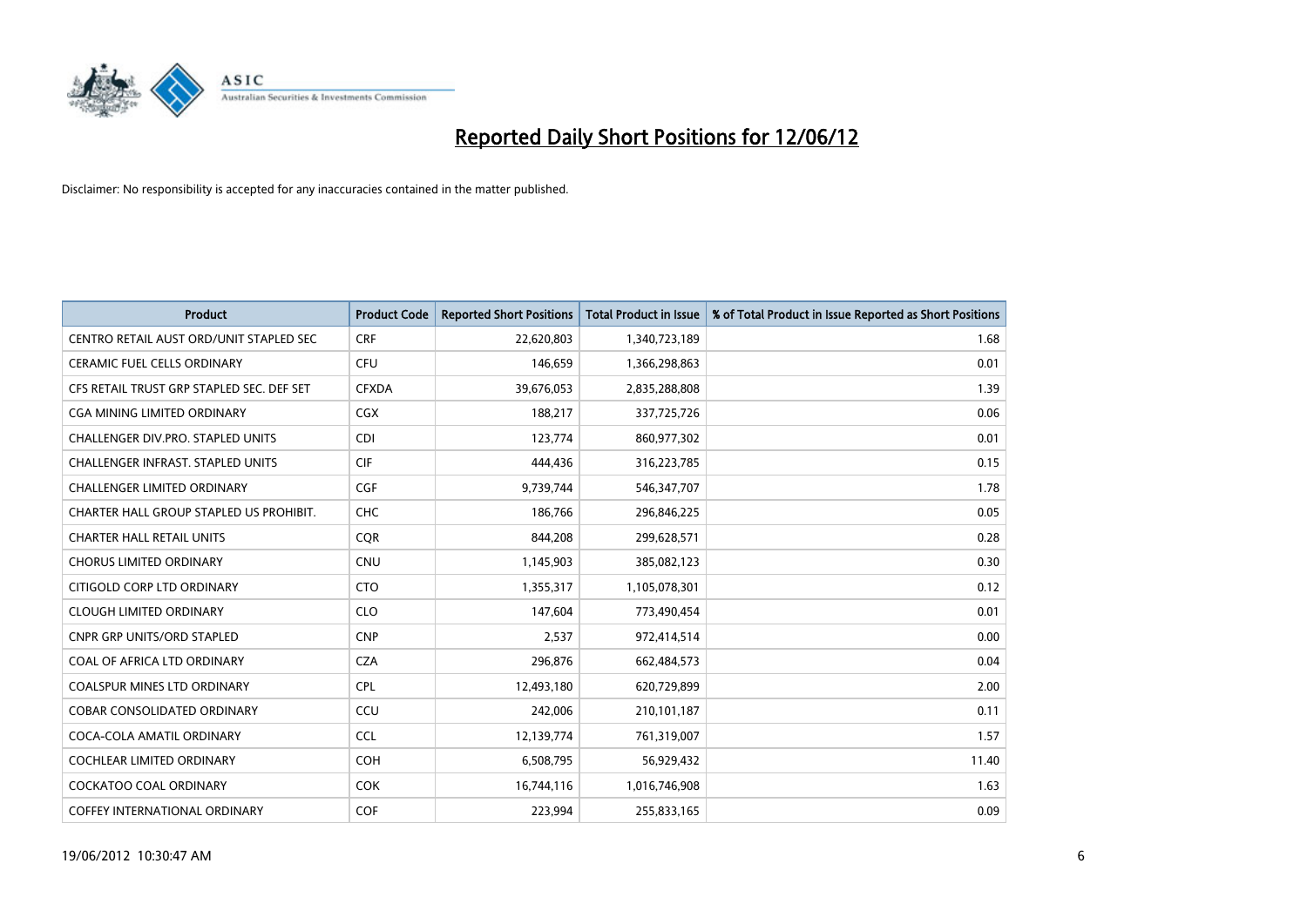

| <b>Product</b>                          | <b>Product Code</b> | <b>Reported Short Positions</b> | <b>Total Product in Issue</b> | % of Total Product in Issue Reported as Short Positions |
|-----------------------------------------|---------------------|---------------------------------|-------------------------------|---------------------------------------------------------|
| <b>COKAL LTD ORDINARY</b>               | <b>CKA</b>          | 59,385                          | 411,046,892                   | 0.01                                                    |
| <b>COLLINS FOODS LTD ORDINARY</b>       | <b>CKF</b>          | 36,978                          | 93,000,003                    | 0.04                                                    |
| COMMONWEALTH BANK, ORDINARY             | <b>CBA</b>          | 31,551,295                      | 1,592,154,780                 | 1.93                                                    |
| COMMONWEALTH PROP ORDINARY UNITS        | <b>CPA</b>          | 22,011,533                      | 2,347,003,413                 | 0.94                                                    |
| <b>COMPASS RESOURCES ORDINARY</b>       | <b>CMR</b>          | 7,472                           | 1,403,744,100                 | 0.00                                                    |
| COMPUTERSHARE LTD ORDINARY              | <b>CPU</b>          | 5,122,728                       | 555,664,059                   | 0.92                                                    |
| CONSOLIDATED MEDIA, ORDINARY            | <b>CMJ</b>          | 1,367,181                       | 561,834,996                   | 0.24                                                    |
| CONTINENTAL COAL LTD ORDINARY           | <b>CCC</b>          | 457,841                         | 430,742,398                   | 0.10                                                    |
| <b>COOPER ENERGY LTD ORDINARY</b>       | <b>COE</b>          | 472,236                         | 292,791,528                   | 0.16                                                    |
| <b>CREDIT CORP GROUP ORDINARY</b>       | CCP                 | 40,700                          | 45,571,114                    | 0.09                                                    |
| <b>CROMWELL PROP STAPLED SECURITIES</b> | <b>CMW</b>          | 4,029                           | 1,169,688,943                 | 0.00                                                    |
| <b>CROWN LIMITED ORDINARY</b>           | <b>CWN</b>          | 4,566,233                       | 728,394,185                   | 0.61                                                    |
| <b>CSG LIMITED ORDINARY</b>             | CSV                 | 841,091                         | 282,567,499                   | 0.28                                                    |
| <b>CSL LIMITED ORDINARY</b>             | <b>CSL</b>          | 5,568,604                       | 510,373,491                   | 1.05                                                    |
| <b>CSR LIMITED ORDINARY</b>             | <b>CSR</b>          | 38,615,647                      | 506,000,315                   | 7.63                                                    |
| <b>CUDECO LIMITED ORDINARY</b>          | CDU                 | 4,757,230                       | 189, 185, 878                 | 2.51                                                    |
| <b>CUE ENERGY RESOURCE ORDINARY</b>     | <b>CUE</b>          | 3,158,535                       | 698,119,720                   | 0.45                                                    |
| DART ENERGY LTD ORDINARY                | <b>DTE</b>          | 23,022,476                      | 768,645,654                   | 2.99                                                    |
| DATA#3 LIMITED ORDINARY                 | <b>DTL</b>          | 7,324                           | 153,974,950                   | 0.00                                                    |
| DAVID JONES LIMITED ORDINARY            | <b>DJS</b>          | 57,428,510                      | 528,655,600                   | 10.83                                                   |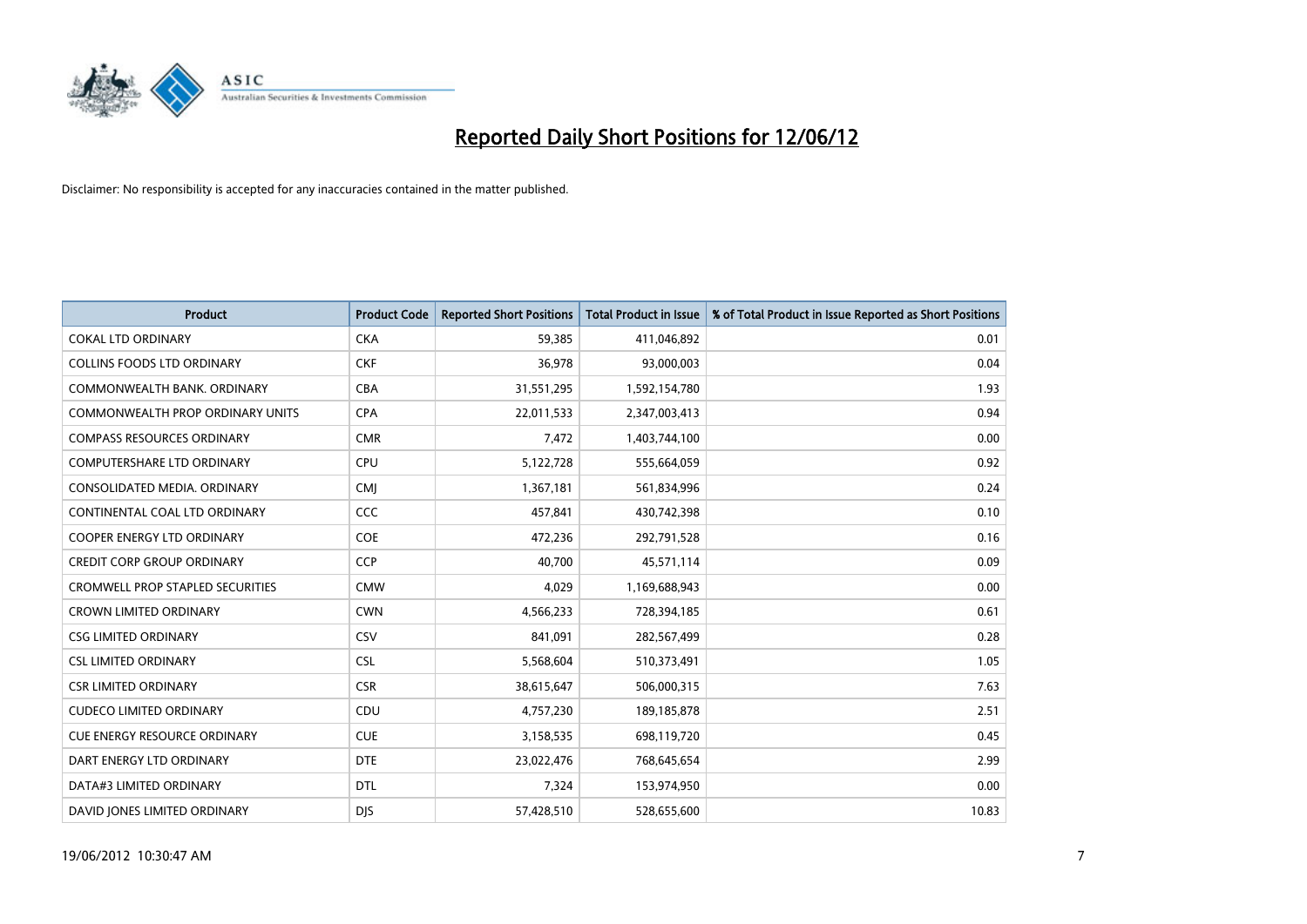

| <b>Product</b>                       | <b>Product Code</b> | <b>Reported Short Positions</b> | <b>Total Product in Issue</b> | % of Total Product in Issue Reported as Short Positions |
|--------------------------------------|---------------------|---------------------------------|-------------------------------|---------------------------------------------------------|
| <b>DECMIL GROUP LIMITED ORDINARY</b> | <b>DCG</b>          | 391,998                         | 166,492,757                   | 0.23                                                    |
| DEXUS PROPERTY GROUP STAPLED UNITS   | <b>DXS</b>          | 15,337,042                      | 4,839,024,176                 | 0.31                                                    |
| DISCOVERY METALS LTD ORDINARY        | <b>DML</b>          | 13,112,838                      | 442,128,231                   | 2.96                                                    |
| DOMINO PIZZA ENTERPR ORDINARY        | <b>DMP</b>          | 410,092                         | 69,899,674                    | 0.59                                                    |
| DORAY MINERALS LTD ORDINARY          | <b>DRM</b>          | 30,519                          | 81,162,275                    | 0.04                                                    |
| DOWNER EDI LIMITED ORDINARY          | <b>DOW</b>          | 6,374,404                       | 429,100,296                   | 1.48                                                    |
| DRILLSEARCH ENERGY ORDINARY          | <b>DLS</b>          | 3,880,365                       | 337,449,196                   | 1.15                                                    |
| DUET GROUP STAPLED US PROHIBIT.      | <b>DUE</b>          | 3,614,572                       | 1,109,831,386                 | 0.33                                                    |
| DULUXGROUP LIMITED ORDINARY          | <b>DLX</b>          | 9,959,135                       | 367,456,259                   | 2.71                                                    |
| DWS LTD ORDINARY                     | <b>DWS</b>          | 4,391                           | 132,362,763                   | 0.00                                                    |
| ECHO ENTERTAINMENT ORDINARY          | <b>EGP</b>          | 43,684,076                      | 688,019,737                   | 6.36                                                    |
| <b>ELDERS LIMITED ORDINARY</b>       | <b>ELD</b>          | 14,915,236                      | 448,598,480                   | 3.31                                                    |
| ELDORADO GOLD CORP CDI 1:1           | EAU                 | 36,175                          | 7,221,936                     | 0.51                                                    |
| ELEMENTAL MINERALS ORDINARY          | <b>ELM</b>          | 535,323                         | 243,614,280                   | 0.22                                                    |
| ELEMENTOS LIMITED ORDINARY           | <b>ELT</b>          | 16                              | 82,383,526                    | 0.00                                                    |
| <b>EMECO HOLDINGS ORDINARY</b>       | EHL                 | 4,095,845                       | 631,237,586                   | 0.65                                                    |
| <b>ENDEAVOUR MIN CORP CDI 1:1</b>    | <b>EVR</b>          | 150,947                         | 117,438,458                   | 0.12                                                    |
| ENERGY RESOURCES ORDINARY 'A'        | <b>ERA</b>          | 11,444,779                      | 517,725,062                   | 2.20                                                    |
| <b>ENERGY WORLD CORPOR, ORDINARY</b> | <b>EWC</b>          | 18,486,665                      | 1,734,166,672                 | 1.07                                                    |
| ENVESTRA LIMITED ORDINARY            | <b>ENV</b>          | 16,493,420                      | 1,572,392,111                 | 1.03                                                    |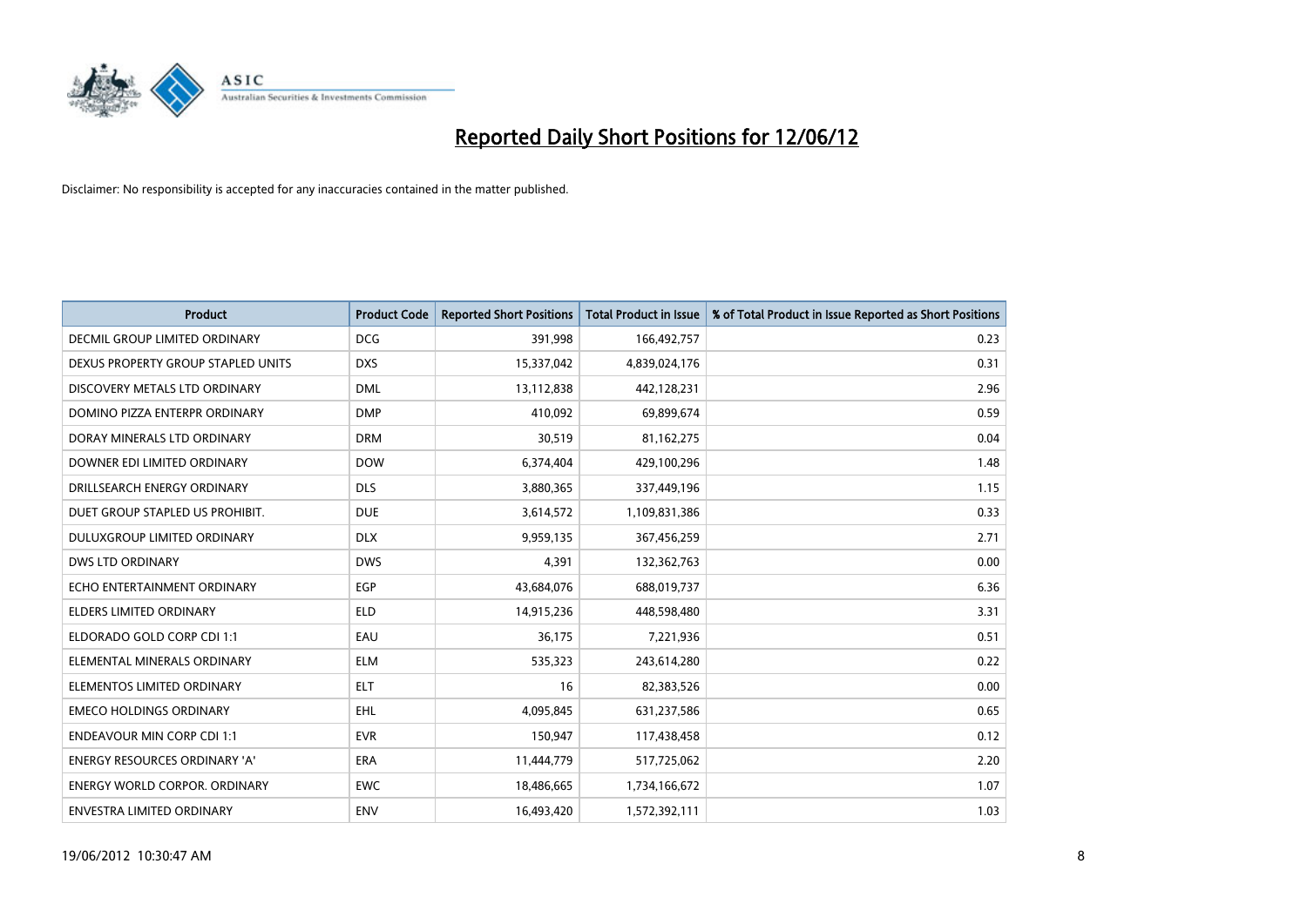

| <b>Product</b>                        | <b>Product Code</b> | <b>Reported Short Positions</b> | <b>Total Product in Issue</b> | % of Total Product in Issue Reported as Short Positions |
|---------------------------------------|---------------------|---------------------------------|-------------------------------|---------------------------------------------------------|
| EQUATORIAL RES LTD ORDINARY           | EQX                 | 173,457                         | 117,235,353                   | 0.16                                                    |
| EUREKA ENERGY LTD ORDINARY            | <b>EKA</b>          | 1,250,000                       | 237,764,050                   | 0.53                                                    |
| EVOLUTION MINING LTD ORDINARY         | <b>EVN</b>          | 2,043,296                       | 707,105,713                   | 0.28                                                    |
| <b>EXCO RESOURCES LTD ORDINARY</b>    | <b>EXS</b>          | 50,060                          | 356,044,187                   | 0.01                                                    |
| FAIRFAX MEDIA LTD ORDINARY            | <b>FXI</b>          | 257,845,008                     | 2,351,955,725                 | 10.97                                                   |
| <b>FAR LTD ORDINARY</b>               | <b>FAR</b>          | 21,000,000                      | 2,499,846,742                 | 0.84                                                    |
| FISHER & PAYKEL APP. ORDINARY         | <b>FPA</b>          | 26,000                          | 724,235,162                   | 0.00                                                    |
| FISHER & PAYKEL H. ORDINARY           | <b>FPH</b>          | 19,000                          | 530,053,399                   | 0.00                                                    |
| FKP PROPERTY GROUP STAPLED SECURITIES | <b>FKP</b>          | 35,888,994                      | 1,211,033,858                 | 2.95                                                    |
| FLEETWOOD CORP ORDINARY               | <b>FWD</b>          | 102,312                         | 59,217,793                    | 0.17                                                    |
| FLETCHER BUILDING ORDINARY            | <b>FBU</b>          | 8,174,837                       | 682,866,936                   | 1.21                                                    |
| FLEXIGROUP LIMITED ORDINARY           | FXL                 | 31,708                          | 282,113,791                   | 0.00                                                    |
| <b>FLIGHT CENTRE ORDINARY</b>         | <b>FLT</b>          | 11,716,554                      | 100,039,833                   | 11.71                                                   |
| FLINDERS MINES LTD ORDINARY           | <b>FMS</b>          | 597,973                         | 1,821,300,404                 | 0.04                                                    |
| <b>FOCUS MINERALS LTD ORDINARY</b>    | <b>FML</b>          | 587,315                         | 4,320,773,701                 | 0.01                                                    |
| <b>FORGE GROUP LIMITED ORDINARY</b>   | FGE                 | 344,695                         | 86,169,014                    | 0.39                                                    |
| FORTESCUE METALS GRP ORDINARY         | <b>FMG</b>          | 153,046,050                     | 3,113,798,659                 | 4.88                                                    |
| <b>G.U.D. HOLDINGS ORDINARY</b>       | GUD                 | 1,108,116                       | 70,803,455                    | 1.58                                                    |
| <b>G8 EDUCATION LIMITED ORDINARY</b>  | <b>GEM</b>          | 100,001                         | 201,627,416                   | 0.05                                                    |
| <b>GALAXY RESOURCES ORDINARY</b>      | GXY                 | 7,680,864                       | 363,775,852                   | 2.10                                                    |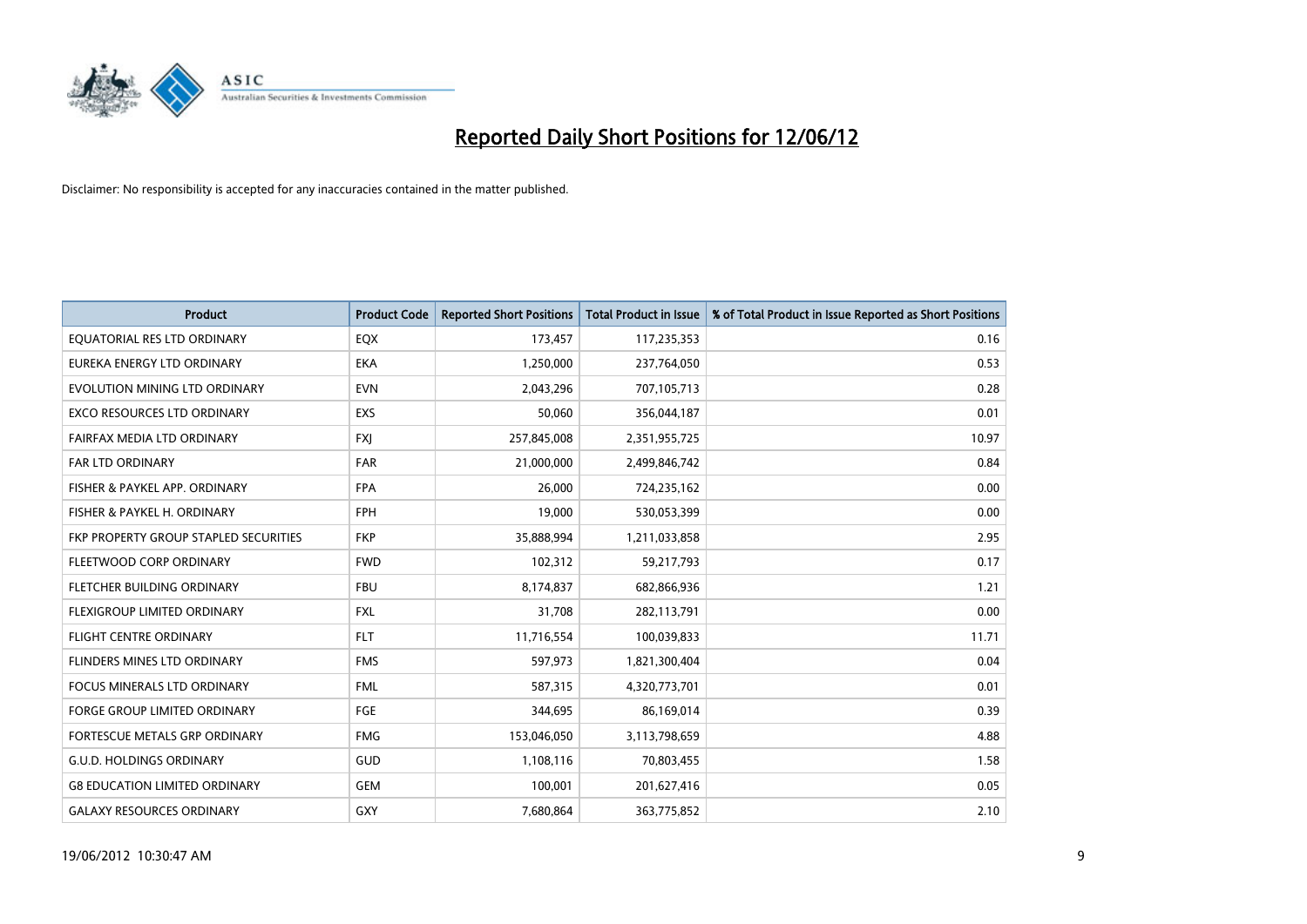

| <b>Product</b>                                   | <b>Product Code</b> | <b>Reported Short Positions</b> | <b>Total Product in Issue</b> | % of Total Product in Issue Reported as Short Positions |
|--------------------------------------------------|---------------------|---------------------------------|-------------------------------|---------------------------------------------------------|
| <b>GEODYNAMICS LIMITED ORDINARY</b>              | GDY                 | 850                             | 406,452,608                   | 0.00                                                    |
| <b>GINDALBIE METALS LTD ORDINARY</b>             | <b>GBG</b>          | 43,438,176                      | 1,247,487,454                 | 3.48                                                    |
| <b>GLOBAL CONSTRUCTION ORDINARY</b>              | GCS                 | 45,384                          | 116,464,741                   | 0.04                                                    |
| <b>GLOUCESTER COAL ORDINARY</b>                  | GCL                 | 1,423,514                       | 202,905,967                   | 0.70                                                    |
| <b>GOLD ROAD RES LTD ORDINARY</b>                | GOR                 | 158,707                         | 389,975,665                   | 0.05                                                    |
| <b>GOODMAN FIELDER, ORDINARY</b>                 | <b>GFF</b>          | 36,785,138                      | 1,955,559,207                 | 1.87                                                    |
| <b>GOODMAN GROUP STAPLED US PROHIBIT.</b>        | <b>GMG</b>          | 12,652,232                      | 1,549,551,920                 | 0.79                                                    |
| <b>GPT GROUP STAPLED SEC.</b>                    | <b>GPT</b>          | 6,885,108                       | 1,782,244,703                 | 0.38                                                    |
| <b>GRAINCORP LIMITED A CLASS ORDINARY</b>        | <b>GNC</b>          | 694,896                         | 198,318,900                   | 0.36                                                    |
| <b>GRANGE RESOURCES, ORDINARY</b>                | <b>GRR</b>          | 1,938,431                       | 1,154,766,592                 | 0.16                                                    |
| <b>GREENLAND MIN EN LTD ORDINARY</b>             | GGG                 | 3,874,497                       | 416,390,488                   | 0.92                                                    |
| <b>GROWTHPOINT PROPERTY ORD/UNIT STAPLED SEC</b> | GOZ                 | 124,754                         | 291,904,374                   | 0.05                                                    |
| <b>GRYPHON MINERALS LTD ORDINARY</b>             | GRY                 | 9,668,464                       | 348,264,983                   | 2.80                                                    |
| <b>GUILDFORD COAL LTD ORDINARY</b>               | <b>GUF</b>          | 1,864,236                       | 276,867,530                   | 0.67                                                    |
| <b>GUINNESS PEAT GROUP. CDI 1:1</b>              | <b>GPG</b>          | 15,000                          | 228,999,984                   | 0.01                                                    |
| <b>GUJARAT NRE COAL LTD ORDINARY</b>             | <b>GNM</b>          | 665,398                         | 993,137,858                   | 0.07                                                    |
| <b>GUNNS LIMITED ORDINARY</b>                    | <b>GNS</b>          | 74,495,950                      | 848,401,559                   | 8.77                                                    |
| <b>GWA GROUP LTD ORDINARY</b>                    | <b>GWA</b>          | 17,922,141                      | 302,005,514                   | 5.92                                                    |
| <b>HARVEY NORMAN ORDINARY</b>                    | <b>HVN</b>          | 102,459,626                     | 1,062,316,784                 | 9.62                                                    |
| HASTIE GROUP LIMITED ORDINARY                    | <b>HST</b>          | 233,914                         | 137,353,504                   | 0.17                                                    |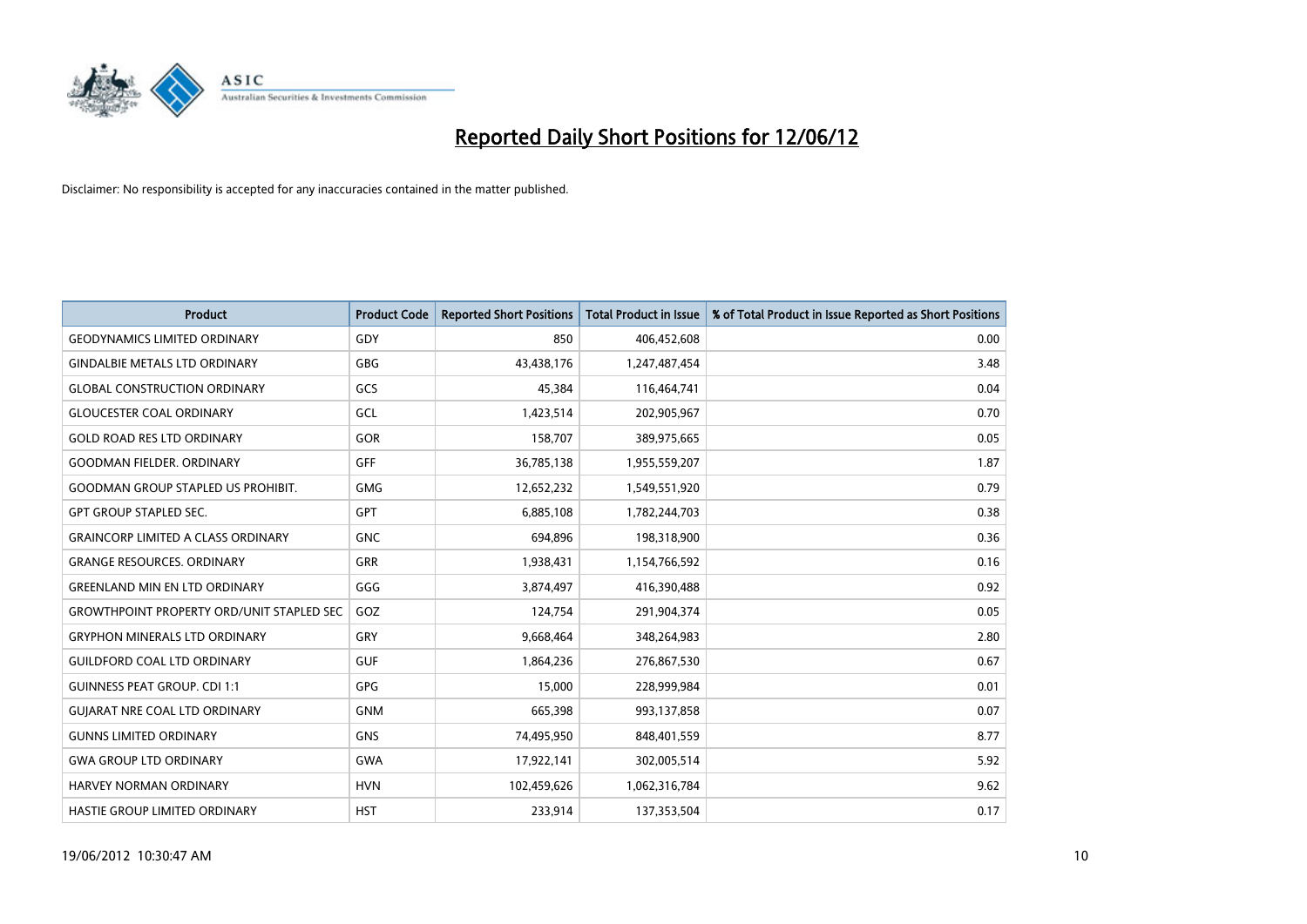

| <b>Product</b>                           | <b>Product Code</b> | <b>Reported Short Positions</b> | <b>Total Product in Issue</b> | % of Total Product in Issue Reported as Short Positions |
|------------------------------------------|---------------------|---------------------------------|-------------------------------|---------------------------------------------------------|
| HASTINGS DIVERSIFIED STAPLED SECURITY    | <b>HDF</b>          | 723,552                         | 530,001,072                   | 0.14                                                    |
| HAVILAH RESOURCES NL ORDINARY            | <b>HAV</b>          | 126,344                         | 101,311,223                   | 0.12                                                    |
| <b>HENDERSON GROUP CDI 1:1</b>           | HGG                 | 4,015,711                       | 701,518,485                   | 0.58                                                    |
| HFA HOLDINGS LIMITED ORDINARY            | <b>HFA</b>          | 3,809                           | 117,332,831                   | 0.00                                                    |
| <b>HIGHLANDS PACIFIC ORDINARY</b>        | <b>HIG</b>          | 68,757                          | 686,202,481                   | 0.01                                                    |
| HILLGROVE RES LTD ORDINARY               | <b>HGO</b>          | 3,200,760                       | 793,698,575                   | 0.39                                                    |
| HILLS HOLDINGS LTD ORDINARY              | <b>HIL</b>          | 2,871,271                       | 246,500,444                   | 1.15                                                    |
| HORIZON OIL LIMITED ORDINARY             | <b>HZN</b>          | 27,400,561                      | 1,130,811,515                 | 2.42                                                    |
| <b>ICON ENERGY LIMITED ORDINARY</b>      | <b>ICN</b>          | 6,415                           | 469,301,394                   | 0.00                                                    |
| <b>IINET LIMITED ORDINARY</b>            | <b>IIN</b>          | 201,311                         | 160,968,847                   | 0.11                                                    |
| ILUKA RESOURCES ORDINARY                 | ILU                 | 38,033,593                      | 418,700,517                   | 9.07                                                    |
| <b>IMDEX LIMITED ORDINARY</b>            | <b>IMD</b>          | 233,803                         | 208,250,426                   | 0.11                                                    |
| IMF (AUSTRALIA) LTD ORDINARY             | <b>IMF</b>          | 171,676                         | 123,828,193                   | 0.13                                                    |
| <b>INCITEC PIVOT ORDINARY</b>            | <b>IPL</b>          | 5,408,410                       | 1,628,730,107                 | 0.33                                                    |
| <b>INDEPENDENCE GROUP ORDINARY</b>       | <b>IGO</b>          | 11,955,441                      | 232,882,535                   | 5.12                                                    |
| INDOPHIL RESOURCES ORDINARY              | <b>IRN</b>          | 951,358                         | 1,203,146,194                 | 0.06                                                    |
| INDUSTREA LIMITED ORDINARY               | IDL                 | 524,792                         | 370,268,218                   | 0.15                                                    |
| <b>INFIGEN ENERGY STAPLED SECURITIES</b> | <b>IFN</b>          | 5,819,091                       | 762,265,972                   | 0.77                                                    |
| <b>INSURANCE AUSTRALIA ORDINARY</b>      | <b>IAG</b>          | 3,137,206                       | 2,079,034,021                 | 0.14                                                    |
| INTEGRA MINING LTD, ORDINARY             | <b>IGR</b>          | 4,424,284                       | 846,293,881                   | 0.52                                                    |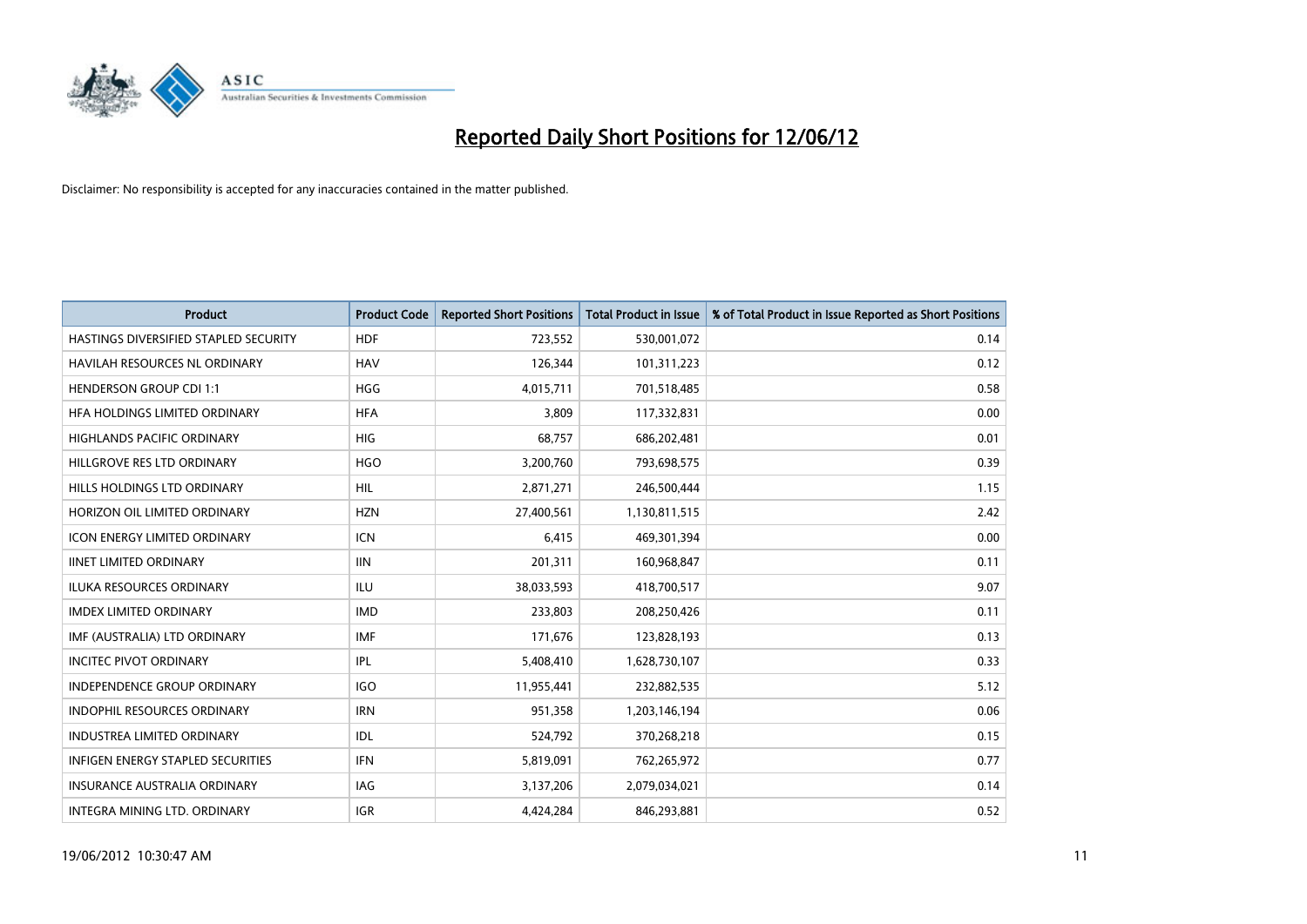

| <b>Product</b>                            | <b>Product Code</b> | <b>Reported Short Positions</b> | <b>Total Product in Issue</b> | % of Total Product in Issue Reported as Short Positions |
|-------------------------------------------|---------------------|---------------------------------|-------------------------------|---------------------------------------------------------|
| <b>INTREPID MINES ORDINARY</b>            | IAU                 | 11,853,006                      | 525,733,428                   | 2.25                                                    |
| INVESTA OFFICE FUND STAPLED SECURITIES    | <b>IOF</b>          | 3,097,802                       | 614,047,458                   | 0.50                                                    |
| <b>INVOCARE LIMITED ORDINARY</b>          | <b>IVC</b>          | 3,382,772                       | 110,030,298                   | 3.08                                                    |
| <b>ION LIMITED ORDINARY</b>               | <b>ION</b>          | 164,453                         | 256,365,105                   | 0.06                                                    |
| <b>IOOF HOLDINGS LTD ORDINARY</b>         | IFL                 | 867,518                         | 229,794,395                   | 0.37                                                    |
| <b>IPROPERTY GROUP LTD ORDINARY</b>       | <b>IPP</b>          | 798,178                         | 169,662,302                   | 0.47                                                    |
| <b>IRESS LIMITED ORDINARY</b>             | <b>IRE</b>          | 2,770,081                       | 127,036,010                   | 2.17                                                    |
| <b>IRON ORE HOLDINGS ORDINARY</b>         | <b>IOH</b>          | 49,713                          | 165,912,170                   | 0.02                                                    |
| ISHARES MSCI AUS 200 ISHARES MSCI AUS 200 | IOZ                 | 43,357                          | 4,352,373                     | 1.00                                                    |
| <b>ISHARES MSCI TAIWAN CDI 1:1</b>        | <b>ITW</b>          | 48,357                          | 184,400,000                   | 0.03                                                    |
| ISHARES S&P 500 CDI 1:1                   | <b>IVV</b>          | 9,190                           | 116,350,000                   | 0.01                                                    |
| ISHARES S&P HIGH DIV ISHARES S&P HIGH DIV | <b>IHD</b>          | 99,057                          | 2,903,027                     | 3.41                                                    |
| ISHARES SMALL ORDS ISHARES SMALL ORDS     | <b>ISO</b>          | 413,769                         | 5,703,165                     | 7.26                                                    |
| <b>IVANHOE AUSTRALIA ORDINARY</b>         | <b>IVA</b>          | 2,949,815                       | 553,921,745                   | 0.53                                                    |
| JAMES HARDIE INDUST CHESS DEPOSITARY INT  | <b>IHX</b>          | 12,129,832                      | 437,818,667                   | 2.75                                                    |
| <b>JB HI-FI LIMITED ORDINARY</b>          | <b>IBH</b>          | 23,973,358                      | 98,850,643                    | 24.26                                                   |
| <b>JUPITER MINES ORDINARY</b>             | <b>IMS</b>          | 50,383                          | 1,806,834,044                 | 0.00                                                    |
| <b>KAGARA LTD ORDINARY</b>                | KZL                 | 3,476,618                       | 798,953,117                   | 0.42                                                    |
| KANGAROO RES LTD ORDINARY                 | <b>KRL</b>          | 183,108                         | 3,434,430,012                 | 0.00                                                    |
| KAROON GAS AUSTRALIA ORDINARY             | <b>KAR</b>          | 575,588                         | 221,420,769                   | 0.26                                                    |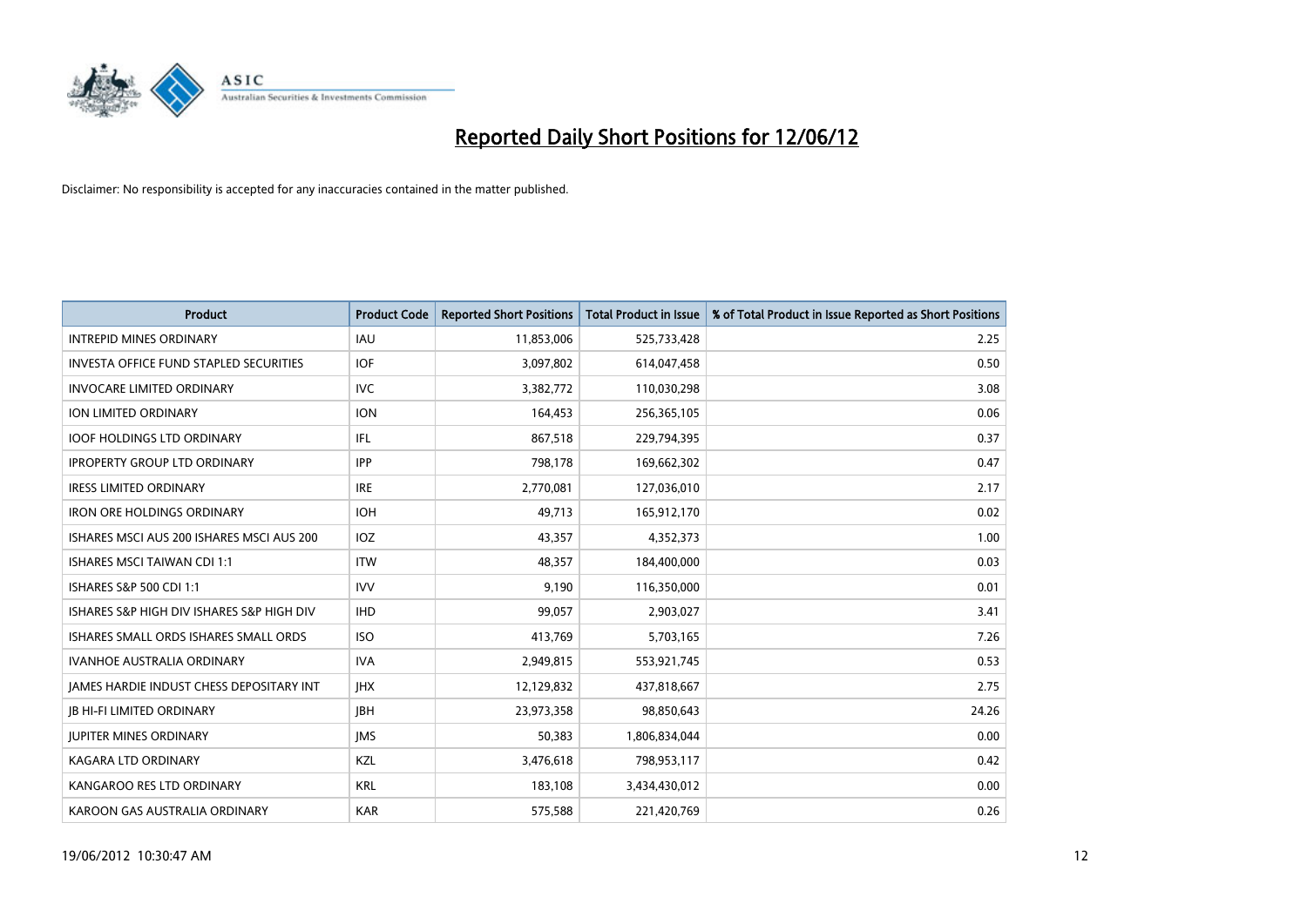

| <b>Product</b>                        | <b>Product Code</b> | <b>Reported Short Positions</b> | <b>Total Product in Issue</b> | % of Total Product in Issue Reported as Short Positions |
|---------------------------------------|---------------------|---------------------------------|-------------------------------|---------------------------------------------------------|
| KASBAH RESOURCES ORDINARY             | <b>KAS</b>          | 51,151                          | 371,912,596                   | 0.01                                                    |
| KATHMANDU HOLD LTD ORDINARY           | <b>KMD</b>          | 3,204,973                       | 200,000,000                   | 1.60                                                    |
| <b>KBL MINING LIMITED ORDINARY</b>    | <b>KBL</b>          | 1,820                           | 283,921,456                   | 0.00                                                    |
| KENTOR GOLD LIMITED ORDINARY          | KGL                 | 290                             | 106,209,874                   | 0.00                                                    |
| <b>KEYBRIDGE CAPITAL ORDINARY</b>     | <b>KBC</b>          | 1                               | 172,070,564                   | 0.00                                                    |
| KINGSGATE CONSOLID. ORDINARY          | <b>KCN</b>          | 5,971,959                       | 151,263,789                   | 3.96                                                    |
| KINGSROSE MINING LTD ORDINARY         | <b>KRM</b>          | 154,142                         | 286,012,335                   | 0.04                                                    |
| LEIGHTON HOLDINGS ORDINARY            | LEI                 | 10,515,824                      | 337,087,596                   | 3.10                                                    |
| LEND LEASE GROUP UNIT/ORD STAPLED     | <b>LLC</b>          | 2,928,518                       | 572,789,827                   | 0.49                                                    |
| LINC ENERGY LTD ORDINARY              | LNC                 | 35,079,085                      | 504,487,631                   | 6.94                                                    |
| LIQUEFIED NATURAL ORDINARY            | <b>LNG</b>          | 276,323                         | 267,699,015                   | 0.10                                                    |
| <b>LYNAS CORPORATION ORDINARY</b>     | <b>LYC</b>          | 182,432,879                     | 1,714,846,913                 | 10.61                                                   |
| M2 TELECOMMUNICATION ORDINARY         | <b>MTU</b>          | 37,707                          | 156,571,954                   | 0.02                                                    |
| <b>MACA LIMITED ORDINARY</b>          | <b>MLD</b>          | 36,341                          | 150,000,000                   | 0.02                                                    |
| <b>MACMAHON HOLDINGS ORDINARY</b>     | <b>MAH</b>          | 2,089,943                       | 738,631,705                   | 0.29                                                    |
| MACO ATLAS ROADS GRP ORDINARY STAPLED | <b>MOA</b>          | 3,883,984                       | 464,279,594                   | 0.84                                                    |
| MACQUARIE GROUP LTD ORDINARY          | MQG                 | 8,132,900                       | 348,635,692                   | 2.31                                                    |
| MARENGO MINING ORDINARY               | <b>MGO</b>          | 39,850                          | 1,003,745,113                 | 0.00                                                    |
| <b>MATRIX C &amp; E LTD ORDINARY</b>  | <b>MCE</b>          | 605,371                         | 92,686,855                    | 0.65                                                    |
| MAVERICK DRILLING ORDINARY            | <b>MAD</b>          | 251,512                         | 267,594,286                   | 0.09                                                    |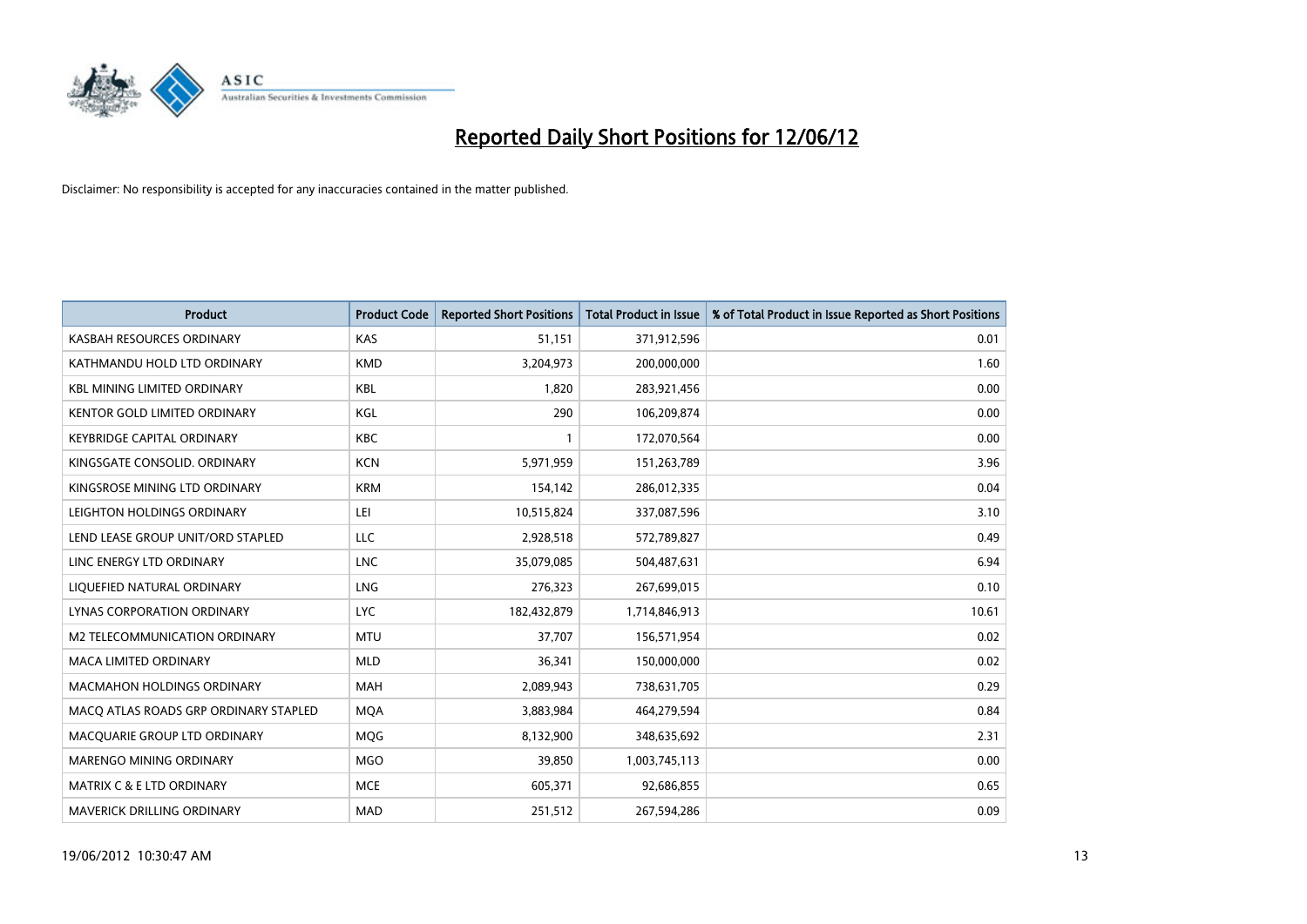

| <b>Product</b>                  | <b>Product Code</b> | <b>Reported Short Positions</b> | <b>Total Product in Issue</b> | % of Total Product in Issue Reported as Short Positions |
|---------------------------------|---------------------|---------------------------------|-------------------------------|---------------------------------------------------------|
| MCMILLAN SHAKESPEARE ORDINARY   | <b>MMS</b>          | 113,879                         | 74,523,965                    | 0.14                                                    |
| MEDUSA MINING LTD ORDINARY      | <b>MML</b>          | 2,461,293                       | 188,903,911                   | 1.30                                                    |
| MEO AUSTRALIA LTD ORDINARY      | <b>MEO</b>          | 1,971,806                       | 539,913,260                   | 0.37                                                    |
| MERMAID MARINE ORDINARY         | <b>MRM</b>          | 1,022,615                       | 219,453,350                   | 0.47                                                    |
| MESOBLAST LIMITED ORDINARY      | <b>MSB</b>          | 17,992,548                      | 284,478,361                   | 6.32                                                    |
| METALS X LIMITED ORDINARY       | <b>MLX</b>          | 918,549                         | 1,320,047,397                 | 0.07                                                    |
| METCASH LIMITED ORDINARY        | <b>MTS</b>          | 43,915,055                      | 771,345,864                   | 5.70                                                    |
| METGASCO LIMITED ORDINARY       | <b>MEL</b>          | 254,874                         | 337,414,140                   | 0.07                                                    |
| METMINCO LIMITED ORDINARY       | <b>MNC</b>          | 4,293,109                       | 1,749,541,573                 | 0.24                                                    |
| MHM METALS LIMITED ORDINARY     | <b>MHM</b>          | 37,083                          | 105,310,831                   | 0.04                                                    |
| MICLYN EXP OFFSHR ORDINARY      | <b>MIO</b>          | 37,594                          | 278,515,705                   | 0.01                                                    |
| MILTON CORPORATION ORDINARY     | <b>MLT</b>          | 12,800                          | 121,625,655                   | 0.01                                                    |
| MINCOR RESOURCES NL ORDINARY    | <b>MCR</b>          | 2,121,163                       | 192,202,047                   | 1.11                                                    |
| MINERAL DEPOSITS ORDINARY       | <b>MDL</b>          | 103,162                         | 83,538,786                    | 0.12                                                    |
| MINERAL RESOURCES, ORDINARY     | <b>MIN</b>          | 1,615,883                       | 184,856,018                   | 0.87                                                    |
| MIRABELA NICKEL LTD ORDINARY    | <b>MBN</b>          | 25,105,461                      | 808,554,573                   | 3.11                                                    |
| MIRVAC GROUP STAPLED SECURITIES | MGR                 | 4,568,890                       | 3,418,236,755                 | 0.12                                                    |
| MOLOPO ENERGY LTD ORDINARY      | <b>MPO</b>          | 1,219,077                       | 245,579,810                   | 0.51                                                    |
| MOLY MINES LIMITED ORDINARY     | <b>MOL</b>          | 102,364                         | 384,893,989                   | 0.02                                                    |
| MONADELPHOUS GROUP ORDINARY     | <b>MND</b>          | 2,657,376                       | 88,674,327                    | 2.96                                                    |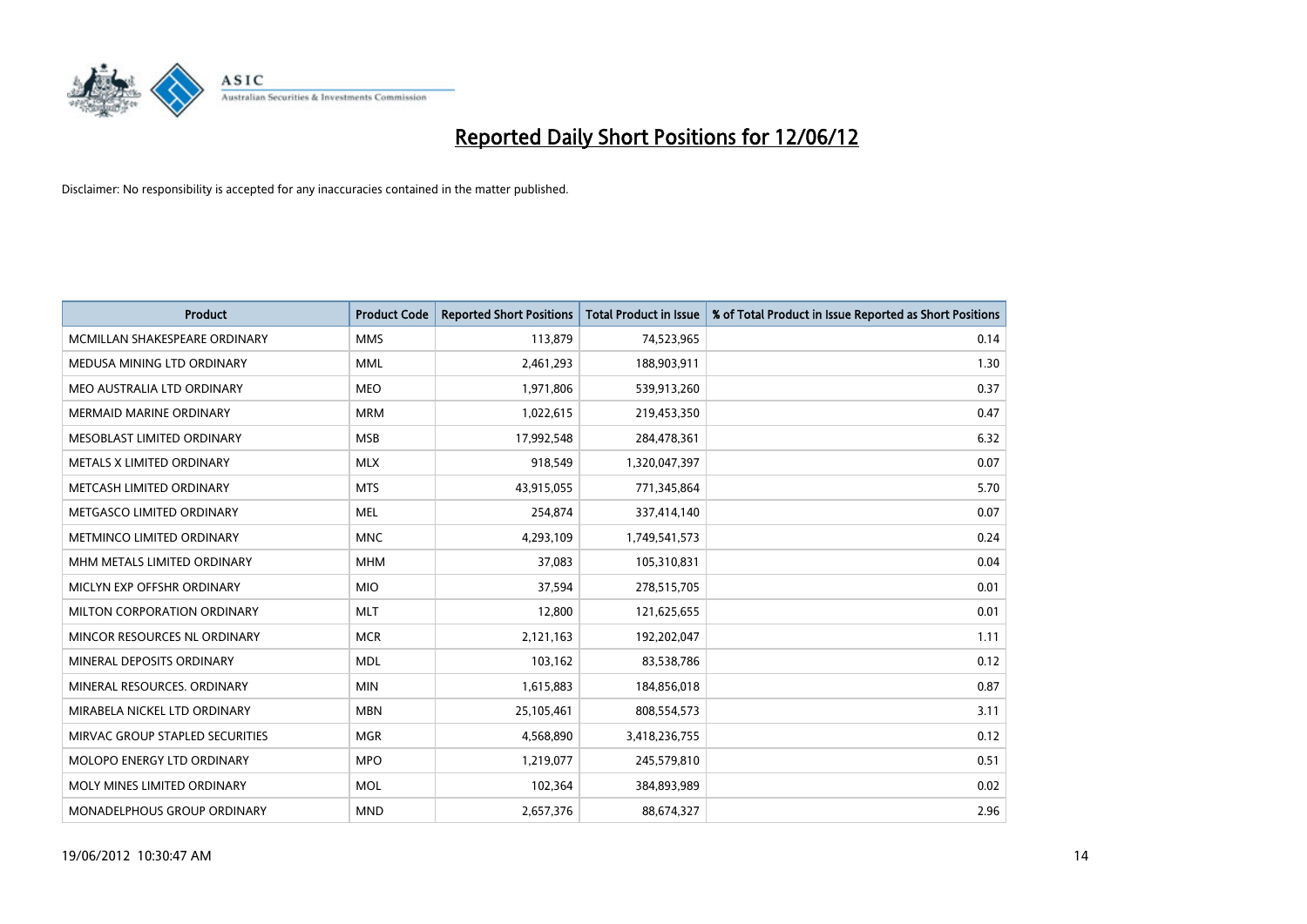

| <b>Product</b>                    | <b>Product Code</b> | <b>Reported Short Positions</b> | <b>Total Product in Issue</b> | % of Total Product in Issue Reported as Short Positions |
|-----------------------------------|---------------------|---------------------------------|-------------------------------|---------------------------------------------------------|
| MORTGAGE CHOICE LTD ORDINARY      | <b>MOC</b>          | 2,444,583                       | 120,319,572                   | 2.03                                                    |
| <b>MOUNT GIBSON IRON ORDINARY</b> | <b>MGX</b>          | 10,989,951                      | 1,085,516,652                 | 1.00                                                    |
| MURCHISON METALS LTD ORDINARY     | <b>MMX</b>          | 4,349,159                       | 450,093,277                   | 0.97                                                    |
| MYER HOLDINGS LTD ORDINARY        | <b>MYR</b>          | 72,378,948                      | 583,384,551                   | 12.39                                                   |
| NATIONAL AUST. BANK ORDINARY      | <b>NAB</b>          | 19,226,520                      | 2,239,352,006                 | 0.81                                                    |
| NAVITAS LIMITED ORDINARY          | <b>NVT</b>          | 12,182,122                      | 375,318,628                   | 3.25                                                    |
| NEON ENERGY LIMITED ORDINARY      | <b>NEN</b>          | 791,632                         | 436,464,518                   | 0.18                                                    |
| NEW HOPE CORPORATION ORDINARY     | <b>NHC</b>          | 1,728,949                       | 830,411,534                   | 0.21                                                    |
| NEWCREST MINING ORDINARY          | <b>NCM</b>          | 2,161,640                       | 765,000,000                   | 0.26                                                    |
| NEWS CORP A NON-VOTING CDI        | <b>NWSLV</b>        | 2,898,786                       | 1,610,456,880                 | 0.19                                                    |
| NEWS CORP B VOTING CDI            | <b>NWS</b>          | 1,304,591                       | 798,520,953                   | 0.16                                                    |
| NEXTDC LIMITED ORDINARY           | <b>NXT</b>          | 972,612                         | 150,602,388                   | 0.65                                                    |
| NEXUS ENERGY LIMITED ORDINARY     | <b>NXS</b>          | 2,092,845                       | 1,329,821,159                 | 0.15                                                    |
| NIB HOLDINGS LIMITED ORDINARY     | <b>NHF</b>          | 164,953                         | 439,004,182                   | 0.03                                                    |
| NIDO PETROLEUM ORDINARY           | <b>NDO</b>          | 109,656                         | 1,389,163,151                 | 0.01                                                    |
| NOBLE MINERAL RES ORDINARY        | <b>NMG</b>          | 5,379,230                       | 591,294,002                   | 0.91                                                    |
| NORTHERN IRON LTD ORDINARY        | <b>NFE</b>          | 468,018                         | 369,980,113                   | 0.11                                                    |
| NORTHERN STAR ORDINARY            | <b>NST</b>          | 309,927                         | 402,170,706                   | 0.08                                                    |
| NRW HOLDINGS LIMITED ORDINARY     | <b>NWH</b>          | 815,210                         | 278,888,011                   | 0.30                                                    |
| NUCOAL RESOURCES LTD ORDINARY     | <b>NCR</b>          | 120,497                         | 768,612,354                   | 0.02                                                    |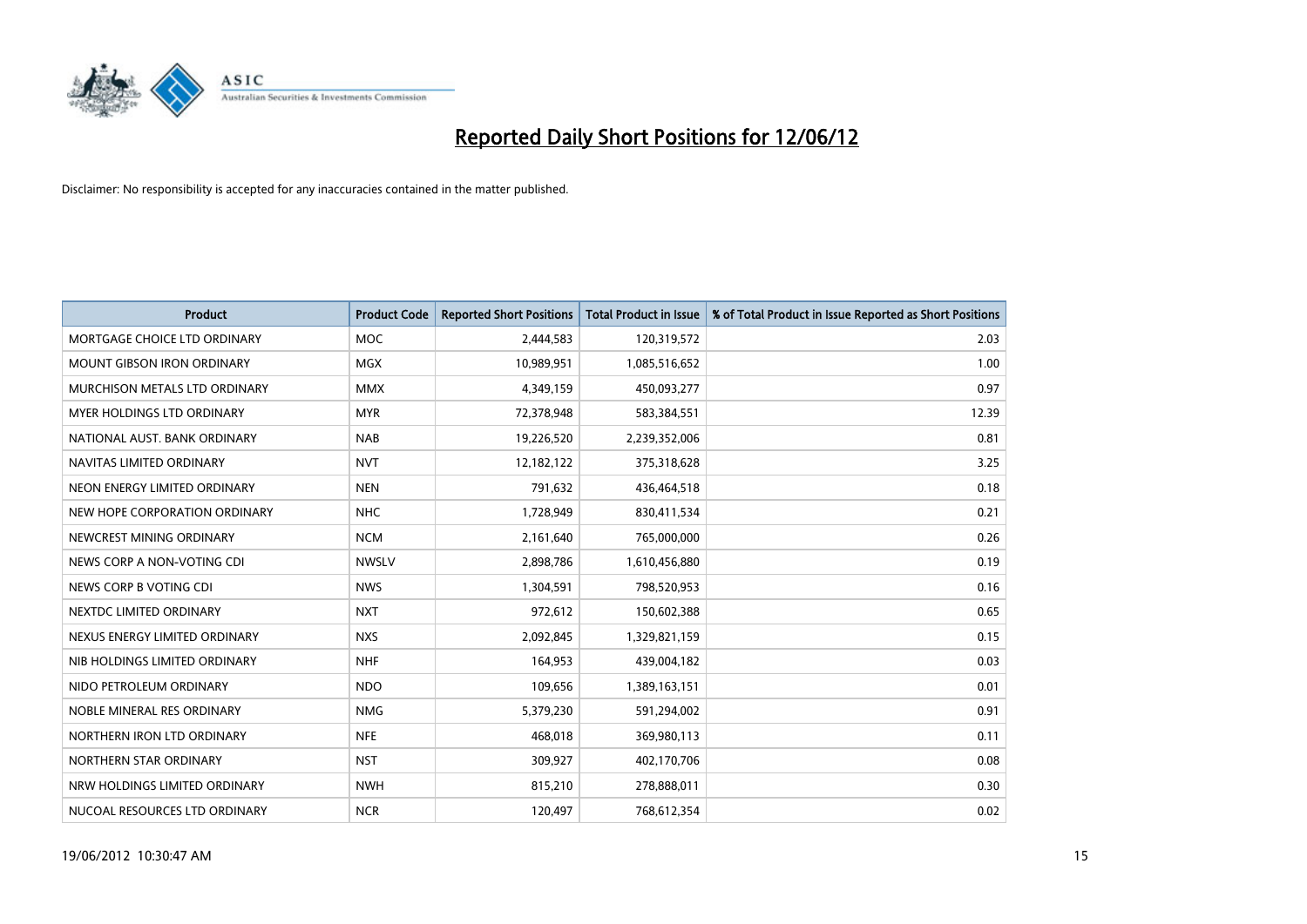

| <b>Product</b>                        | <b>Product Code</b> | <b>Reported Short Positions</b> | <b>Total Product in Issue</b> | % of Total Product in Issue Reported as Short Positions |
|---------------------------------------|---------------------|---------------------------------|-------------------------------|---------------------------------------------------------|
| NUFARM LIMITED ORDINARY               | <b>NUF</b>          | 5,971,504                       | 262,142,247                   | 2.30                                                    |
| OAKTON LIMITED ORDINARY               | <b>OKN</b>          | 770,617                         | 93,800,235                    | 0.82                                                    |
| OCEANAGOLD CORP. CHESS DEPOSITARY INT | <b>OGC</b>          | 1,451,387                       | 262,834,376                   | 0.55                                                    |
| OIL SEARCH LTD ORDINARY               | OSH                 | 4,511,694                       | 1,331,356,047                 | 0.35                                                    |
| OM HOLDINGS LIMITED ORDINARY          | OMH                 | 6,689,572                       | 604,105,150                   | 1.12                                                    |
| <b>ONESTEEL LIMITED ORDINARY</b>      | OST                 | 8,418,613                       | 1,345,665,626                 | 0.63                                                    |
| ORICA LIMITED ORDINARY                | ORI                 | 3,022,207                       | 365,007,037                   | 0.78                                                    |
| ORIGIN ENERGY ORDINARY                | ORG                 | 11,121,115                      | 1,089,533,638                 | 1.03                                                    |
| OROCOBRE LIMITED ORDINARY             | <b>ORE</b>          | 90,390                          | 103,195,029                   | 0.08                                                    |
| OROTONGROUP LIMITED ORDINARY          | ORL                 | 148,273                         | 40,880,902                    | 0.35                                                    |
| OZ MINERALS ORDINARY                  | OZL                 | 5,840,186                       | 308,785,193                   | 1.89                                                    |
| PACIFIC BRANDS ORDINARY               | <b>PBG</b>          | 7,905,779                       | 912,915,695                   | 0.88                                                    |
| PALADIN ENERGY LTD ORDINARY           | <b>PDN</b>          | 75,531,506                      | 835,645,290                   | 9.03                                                    |
| PAN PACIFIC PETROL. ORDINARY          | PPP                 | 15,500                          | 588,612,110                   | 0.00                                                    |
| PANAUST LIMITED ORDINARY              | <b>PNA</b>          | 2,643,830                       | 604,599,995                   | 0.44                                                    |
| PANORAMIC RESOURCES ORDINARY          | PAN                 | 1,762,910                       | 226,834,017                   | 0.76                                                    |
| PAPERLINX LIMITED ORDINARY            | <b>PPX</b>          | 1,462,970                       | 609,280,761                   | 0.24                                                    |
| PAPILLON RES LTD ORDINARY             | PIR                 | 106,610                         | 243,514,325                   | 0.03                                                    |
| PEAK RESOURCES ORDINARY               | <b>PEK</b>          | 32,022                          | 207,916,802                   | 0.02                                                    |
| PEET LIMITED ORDINARY                 | <b>PPC</b>          | 1,051,175                       | 320,170,604                   | 0.33                                                    |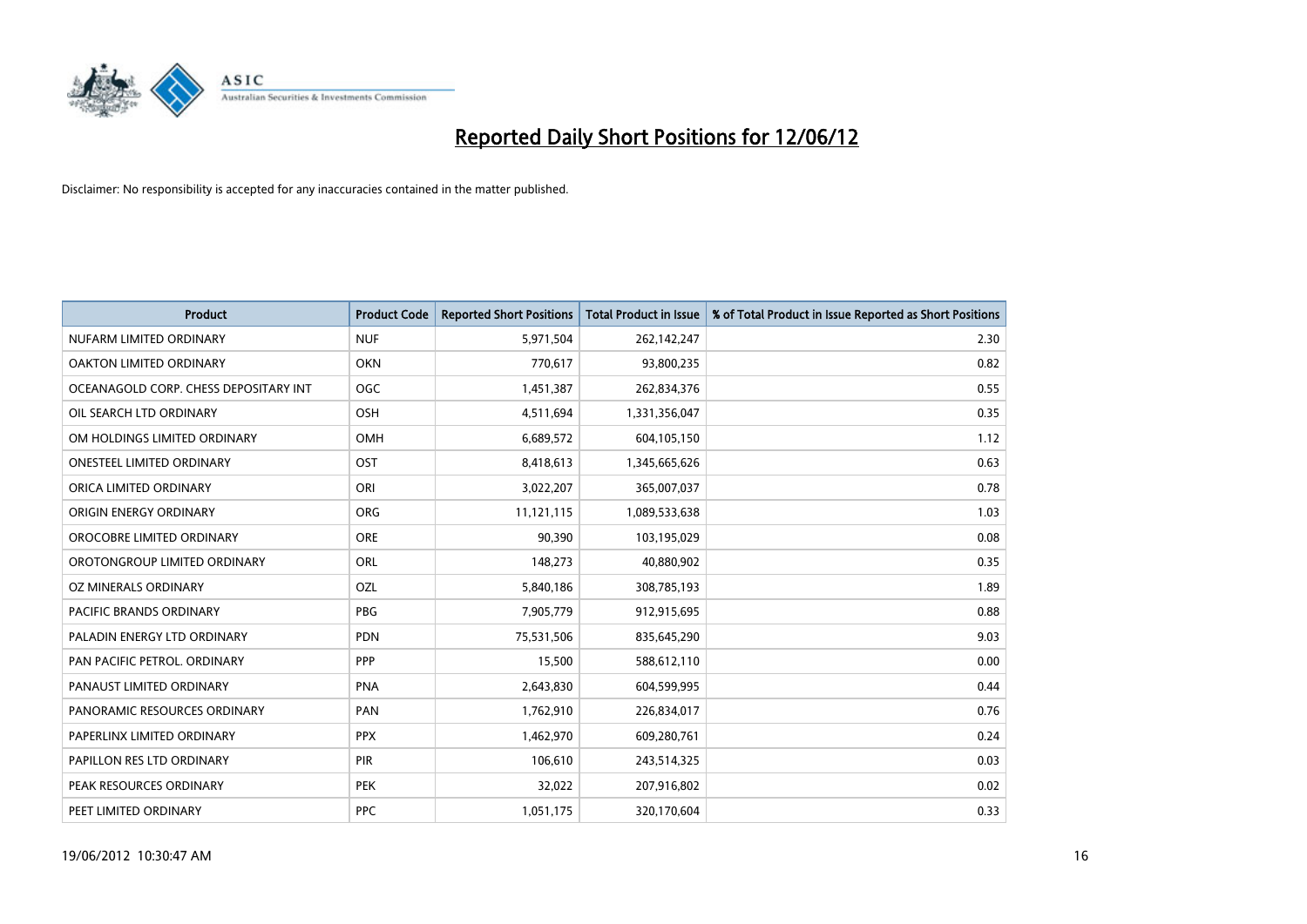

| <b>Product</b>                      | <b>Product Code</b> | <b>Reported Short Positions</b> | <b>Total Product in Issue</b> | % of Total Product in Issue Reported as Short Positions |
|-------------------------------------|---------------------|---------------------------------|-------------------------------|---------------------------------------------------------|
| PENINSULA ENERGY LTD ORDINARY       | <b>PEN</b>          | 4,704,654                       | 2,170,064,828                 | 0.22                                                    |
| PERILYA LIMITED ORDINARY            | <b>PEM</b>          | 399,492                         | 769,316,426                   | 0.05                                                    |
| PERPETUAL LIMITED ORDINARY          | PPT                 | 1,960,060                       | 41,980,678                    | 4.69                                                    |
| PERSEUS MINING LTD ORDINARY         | PRU                 | 12,711,987                      | 457,962,088                   | 2.77                                                    |
| PHARMAXIS LTD ORDINARY              | <b>PXS</b>          | 4,086,066                       | 306,455,989                   | 1.34                                                    |
| PHOSPHAGENICS LTD. ORDINARY         | POH                 | 96,072                          | 1,020,215,957                 | 0.01                                                    |
| PLATINUM ASSET ORDINARY             | <b>PTM</b>          | 9,677,852                       | 561,347,878                   | 1.72                                                    |
| PLATINUM AUSTRALIA ORDINARY         | PLA                 | 406,282                         | 504,968,043                   | 0.07                                                    |
| PMI GOLD CORP CDI 1:1               | <b>PVM</b>          | 35,859                          | 71,496,626                    | 0.05                                                    |
| <b>PMP LIMITED ORDINARY</b>         | <b>PMP</b>          | 39,862                          | 323,781,124                   | 0.01                                                    |
| PREMIER INVESTMENTS ORDINARY        | <b>PMV</b>          | 390,576                         | 155,260,478                   | 0.24                                                    |
| PRIMA BIOMED LTD ORDINARY           | <b>PRR</b>          | 3,757,259                       | 1,066,063,388                 | 0.35                                                    |
| PRIMARY HEALTH CARE ORDINARY        | <b>PRY</b>          | 13,693,792                      | 501,717,314                   | 2.73                                                    |
| PRIMEAG AUSTRALIA ORDINARY          | PAG                 | 252,516                         | 266,394,444                   | 0.09                                                    |
| PROGRAMMED ORDINARY                 | <b>PRG</b>          | 283,931                         | 118,173,778                   | 0.23                                                    |
| <b>QANTAS AIRWAYS ORDINARY</b>      | QAN                 | 12,712,610                      | 2,265,123,620                 | 0.57                                                    |
| OBE INSURANCE GROUP ORDINARY        | <b>OBE</b>          | 48,645,375                      | 1,181,682,557                 | 4.10                                                    |
| OR NATIONAL LIMITED ORDINARY        | <b>ORN</b>          | 11,448,557                      | 2,440,000,000                 | 0.44                                                    |
| ORXPHARMA LTD ORDINARY              | <b>ORX</b>          | 378,983                         | 144,577,206                   | 0.27                                                    |
| <b>QUBE LOGISTICS HLDG ORDINARY</b> | <b>QUB</b>          | 3,881,455                       | 909,407,185                   | 0.43                                                    |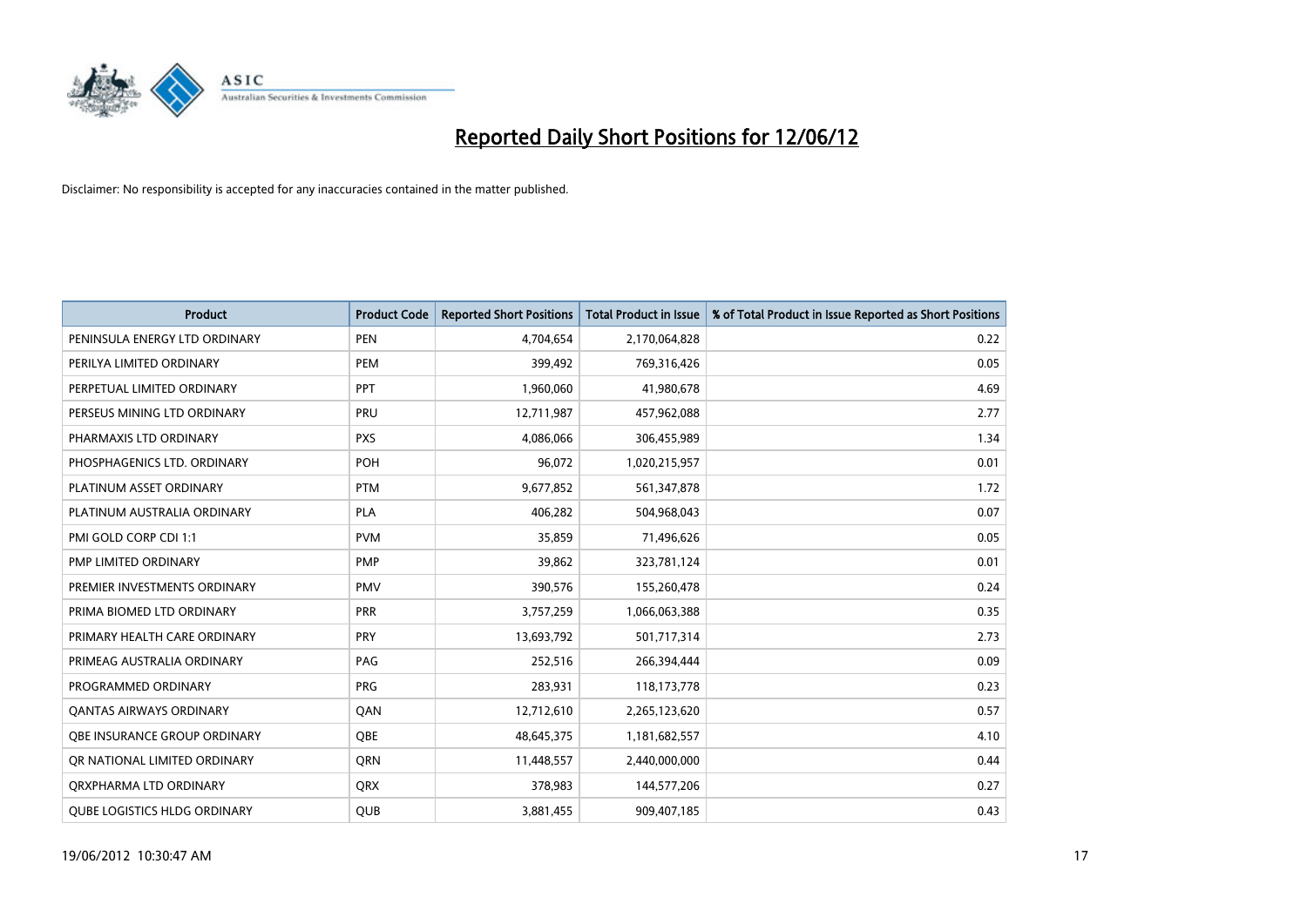

| Product                             | <b>Product Code</b> | <b>Reported Short Positions</b> | <b>Total Product in Issue</b> | % of Total Product in Issue Reported as Short Positions |
|-------------------------------------|---------------------|---------------------------------|-------------------------------|---------------------------------------------------------|
| RAMELIUS RESOURCES ORDINARY         | <b>RMS</b>          | 829,586                         | 335,906,949                   | 0.25                                                    |
| RAMSAY HEALTH CARE ORDINARY         | <b>RHC</b>          | 2,038,971                       | 202,081,252                   | 0.98                                                    |
| RANGE RESOURCES LTD ORDINARY        | <b>RRS</b>          | 399,622                         | 2,118,880,660                 | 0.02                                                    |
| <b>RCR TOMLINSON ORDINARY</b>       | <b>RCR</b>          | 37,898                          | 131,997,456                   | 0.03                                                    |
| <b>REA GROUP ORDINARY</b>           | <b>REA</b>          | 392,263                         | 131,714,699                   | 0.30                                                    |
| <b>RECKON LIMITED ORDINARY</b>      | <b>RKN</b>          | 840,928                         | 129,488,015                   | 0.66                                                    |
| RED 5 LIMITED ORDINARY              | <b>RED</b>          | 59,568                          | 135,488,008                   | 0.05                                                    |
| RED FORK ENERGY ORDINARY            | <b>RFE</b>          | 257,149                         | 310,229,853                   | 0.08                                                    |
| REDBANK ENERGY LTD ORDINARY         | AEJ                 | 19                              | 786,287                       | 0.00                                                    |
| <b>REDFLEX HOLDINGS ORDINARY</b>    | <b>RDF</b>          | $\overline{2}$                  | 110,345,599                   | 0.00                                                    |
| REGIONAL EXPRESS ORDINARY           | <b>REX</b>          | 10,000                          | 121,254,902                   | 0.01                                                    |
| REGIS RESOURCES ORDINARY            | <b>RRL</b>          | 500,743                         | 451,954,157                   | 0.12                                                    |
| RESMED INC CDI 10:1                 | <b>RMD</b>          | 3,827,134                       | 1,556,242,300                 | 0.24                                                    |
| <b>RESOLUTE MINING ORDINARY</b>     | <b>RSG</b>          | 3,301,921                       | 643,219,058                   | 0.50                                                    |
| <b>RESOURCE GENERATION ORDINARY</b> | <b>RES</b>          | 173                             | 262,895,652                   | 0.00                                                    |
| RETAIL FOOD GROUP ORDINARY          | <b>RFG</b>          | 26,308                          | 108,422,615                   | 0.03                                                    |
| REVERSE CORP LIMITED ORDINARY       | <b>REF</b>          | 100                             | 92,382,175                    | 0.00                                                    |
| REX MINERALS LIMITED ORDINARY       | <b>RXM</b>          | 671,397                         | 188,907,284                   | 0.34                                                    |
| <b>RHG LIMITED ORDINARY</b>         | <b>RHG</b>          | 36,083                          | 308,483,177                   | 0.01                                                    |
| <b>RIALTO ENERGY ORDINARY</b>       | <b>RIA</b>          | 2,048,763                       | 671,347,392                   | 0.29                                                    |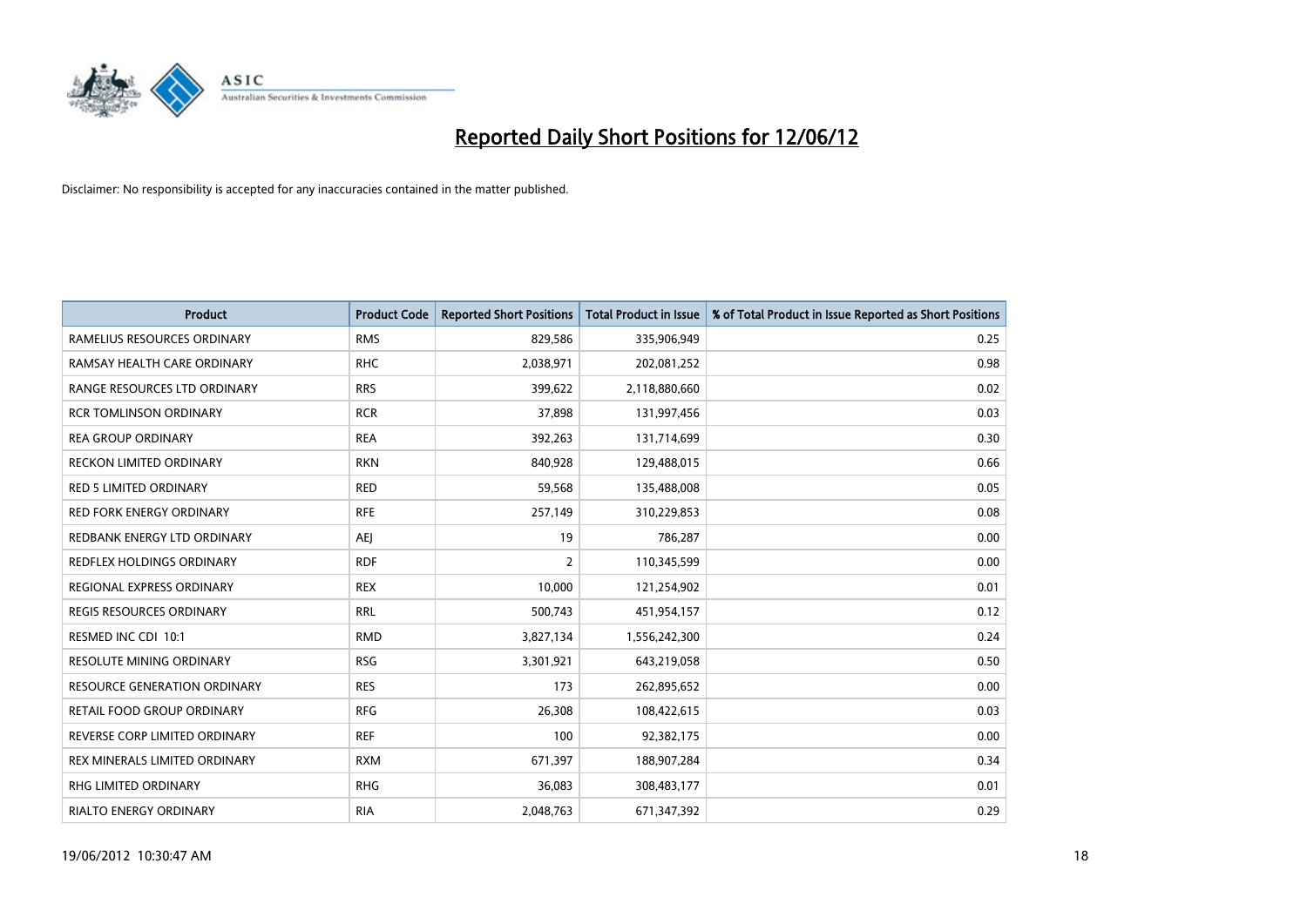

| <b>Product</b>                     | <b>Product Code</b> | <b>Reported Short Positions</b> | <b>Total Product in Issue</b> | % of Total Product in Issue Reported as Short Positions |
|------------------------------------|---------------------|---------------------------------|-------------------------------|---------------------------------------------------------|
| <b>RIDLEY CORPORATION ORDINARY</b> | <b>RIC</b>          | 5,096                           | 307,817,071                   | 0.00                                                    |
| RIO TINTO LIMITED ORDINARY         | <b>RIO</b>          | 19,974,934                      | 435,758,720                   | 4.59                                                    |
| ROBUST RESOURCES ORDINARY          | <b>ROL</b>          | 33,720                          | 87,994,097                    | 0.04                                                    |
| ROC OIL COMPANY ORDINARY           | <b>ROC</b>          | 2,060,028                       | 683,235,552                   | 0.32                                                    |
| <b>RURALCO HOLDINGS ORDINARY</b>   | <b>RHL</b>          | 12,000                          | 55,019,284                    | 0.02                                                    |
| SAI GLOBAL LIMITED ORDINARY        | SAI                 | 4,659,886                       | 204,354,836                   | 2.26                                                    |
| SALMAT LIMITED ORDINARY            | <b>SLM</b>          | 2,740,188                       | 159,802,174                   | 1.70                                                    |
| SAMSON OIL & GAS LTD ORDINARY      | SSN                 | 1,349,852                       | 1,768,994,382                 | 0.08                                                    |
| SANDFIRE RESOURCES ORDINARY        | <b>SFR</b>          | 4,250,405                       | 151,158,635                   | 2.80                                                    |
| SANTOS LTD ORDINARY                | <b>STO</b>          | 4,676,951                       | 952,788,319                   | 0.47                                                    |
| SARACEN MINERAL ORDINARY           | SAR                 | 2,026,828                       | 594,815,640                   | 0.36                                                    |
| SEDGMAN LIMITED ORDINARY           | SDM                 | 16,894                          | 214,292,930                   | 0.00                                                    |
| SEEK LIMITED ORDINARY              | <b>SEK</b>          | 13,891,706                      | 337,101,307                   | 4.11                                                    |
| SELECT HARVESTS ORDINARY           | SHV                 | 30,073                          | 56,812,699                    | 0.05                                                    |
| SENEX ENERGY LIMITED ORDINARY      | SXY                 | 4,284,736                       | 926,147,416                   | 0.47                                                    |
| SERVCORP LIMITED ORDINARY          | <b>SRV</b>          | 31,142                          | 98,440,807                    | 0.03                                                    |
| SERVICE STREAM ORDINARY            | <b>SSM</b>          | 400                             | 283,418,867                   | 0.00                                                    |
| SEVEN GROUP HOLDINGS ORDINARY      | <b>SVW</b>          | 415,103                         | 307,410,281                   | 0.14                                                    |
| SEVEN WEST MEDIA LTD ORDINARY      | SWM                 | 23,842,481                      | 666,105,054                   | 3.59                                                    |
| SIGMA PHARMACEUTICAL ORDINARY      | <b>SIP</b>          | 5,344,673                       | 1,185,020,782                 | 0.46                                                    |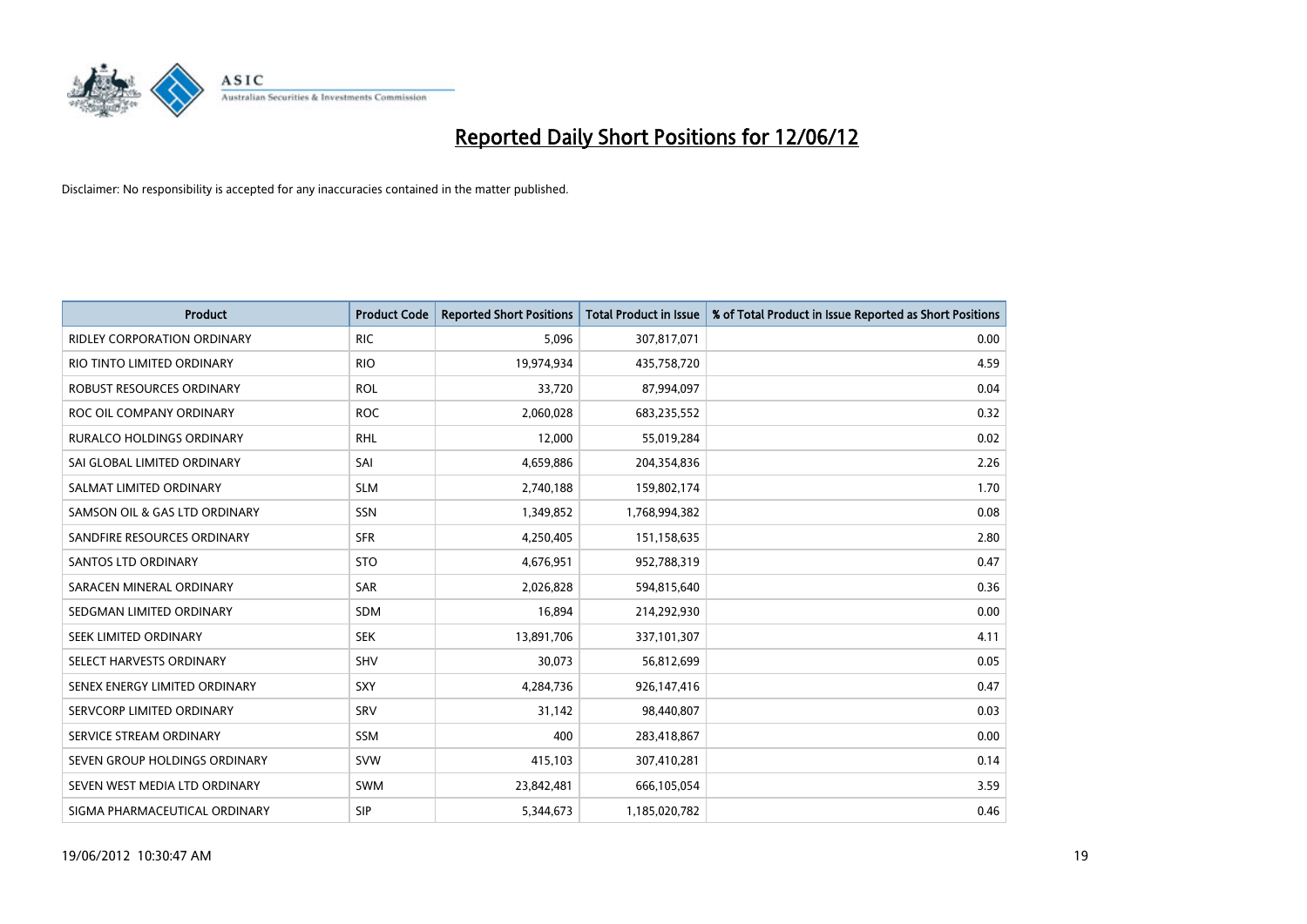

| <b>Product</b>                           | <b>Product Code</b> | <b>Reported Short Positions</b> | <b>Total Product in Issue</b> | % of Total Product in Issue Reported as Short Positions |
|------------------------------------------|---------------------|---------------------------------|-------------------------------|---------------------------------------------------------|
| SILEX SYSTEMS ORDINARY                   | <b>SLX</b>          | 685,959                         | 170,143,997                   | 0.40                                                    |
| SILVER LAKE RESOURCE ORDINARY            | <b>SLR</b>          | 330,587                         | 220,264,064                   | 0.16                                                    |
| SIMS METAL MGMT LTD ORDINARY             | SGM                 | 8,309,858                       | 205,106,768                   | 4.06                                                    |
| SINGAPORE TELECOMM. CHESS DEPOSITARY INT | SGT                 | 6,458,688                       | 163,034,804                   | 3.96                                                    |
| SIRTEX MEDICAL ORDINARY                  | <b>SRX</b>          | 4,316                           | 55,768,136                    | 0.01                                                    |
| SKILLED GROUP LTD ORDINARY               | <b>SKE</b>          | 10,721                          | 233,487,276                   | 0.00                                                    |
| SKY CITY ENTERTAIN, ORDINARY             | <b>SKC</b>          | 101                             | 576,958,340                   | 0.00                                                    |
| <b>SLATER &amp; GORDON ORDINARY</b>      | SGH                 | 13,977                          | 168,600,731                   | 0.01                                                    |
| SMS MANAGEMENT, ORDINARY                 | <b>SMX</b>          | 631,792                         | 68,415,913                    | 0.92                                                    |
| SONIC HEALTHCARE ORDINARY                | <b>SHL</b>          | 3,716,544                       | 390,969,875                   | 0.94                                                    |
| SOUL PATTINSON (W.H) ORDINARY            | SOL                 | 30,148                          | 239,395,320                   | 0.01                                                    |
| SOUTH BOULDER MINES ORDINARY             | <b>STB</b>          | 101,421                         | 116,232,826                   | 0.09                                                    |
| SP AUSNET STAPLED SECURITIES             | <b>SPN</b>          | 7,571,452                       | 3,243,987,341                 | 0.22                                                    |
| SPARK INFRASTRUCTURE STAPLED NOTE & UNIT | SKI                 | 31,700,659                      | 1,326,734,264                 | 2.39                                                    |
| SPDR 200 FUND ETF UNITS                  | <b>STW</b>          | 3,778                           | 51,538,531                    | 0.01                                                    |
| SPECIALTY FASHION ORDINARY               | SFH                 | 2,099,171                       | 192,236,121                   | 1.09                                                    |
| SPOTLESS GROUP LTD ORDINARY              | SPT                 | 528,012                         | 265,746,161                   | 0.20                                                    |
| ST BARBARA LIMITED ORDINARY              | <b>SBM</b>          | 7,671,617                       | 325,615,389                   | 2.35                                                    |
| STANMORE COAL LTD ORDINARY               | <b>SMR</b>          | 16,885                          | 160,180,221                   | 0.01                                                    |
| STARPHARMA HOLDINGS ORDINARY             | SPL                 | 2,483,674                       | 280,802,451                   | 0.88                                                    |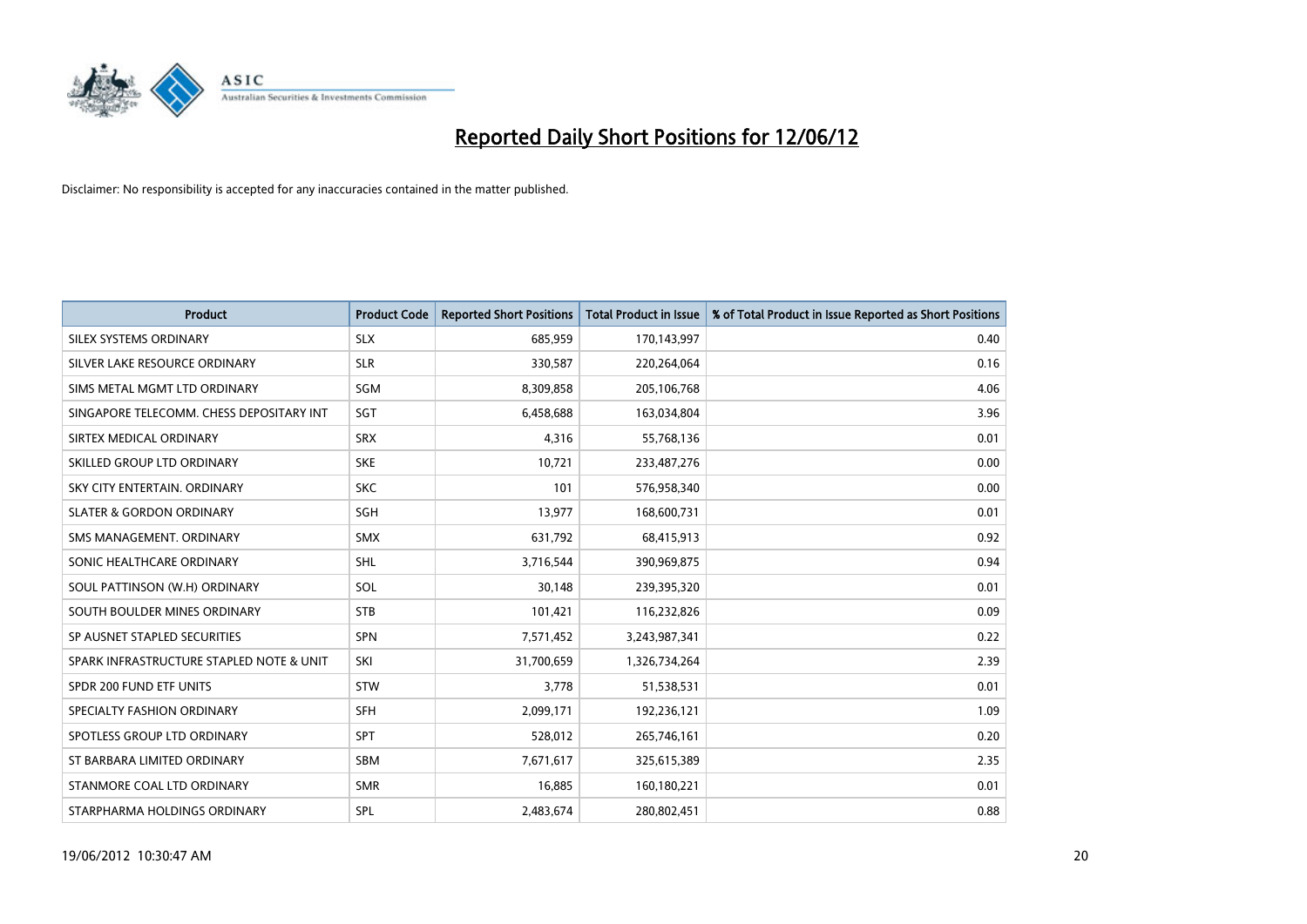

| <b>Product</b>                     | <b>Product Code</b> | <b>Reported Short Positions</b> | <b>Total Product in Issue</b> | % of Total Product in Issue Reported as Short Positions |
|------------------------------------|---------------------|---------------------------------|-------------------------------|---------------------------------------------------------|
| STHN CROSS MEDIA ORDINARY          | <b>SXL</b>          | 5,795,655                       | 704,594,449                   | 0.81                                                    |
| STOCKLAND UNITS/ORD STAPLED        | SGP                 | 16,799,257                      | 2,216,457,480                 | 0.73                                                    |
| STRAITS RES LTD. ORDINARY          | <b>SRO</b>          | 164,355                         | 456,529,474                   | 0.04                                                    |
| <b>STW COMMUNICATIONS ORDINARY</b> | SGN                 | 128,299                         | 362,798,351                   | 0.04                                                    |
| SUNCORP GROUP LTD ORDINARY         | <b>SUN</b>          | 10,536,615                      | 1,286,600,980                 | 0.78                                                    |
| SUNDANCE ENERGY ORDINARY           | <b>SEA</b>          | 48,204                          | 277,098,474                   | 0.02                                                    |
| SUNDANCE RESOURCES ORDINARY        | SDL                 | 17,404,591                      | 2,933,534,505                 | 0.60                                                    |
| SUNLAND GROUP LTD ORDINARY         | <b>SDG</b>          | 91,510                          | 201,578,526                   | 0.05                                                    |
| SUPER RET REP LTD ORDINARY         | <b>SUL</b>          | 1,500,833                       | 196,152,971                   | 0.75                                                    |
| SYD AIRPORT STAPLED US PROHIBIT.   | <b>SYD</b>          | 7,661,098                       | 1,861,210,782                 | 0.43                                                    |
| TABCORP HOLDINGS LTD ORDINARY      | <b>TAH</b>          | 7,224,292                       | 730,113,969                   | 0.97                                                    |
| TANAMI GOLD NL ORDINARY            | <b>TAM</b>          | 195,712                         | 261,132,677                   | 0.07                                                    |
| TAP OIL LIMITED ORDINARY           | <b>TAP</b>          | 1,035,323                       | 241,295,311                   | 0.42                                                    |
| TASSAL GROUP LIMITED ORDINARY      | <b>TGR</b>          | 100,871                         | 146,304,404                   | 0.06                                                    |
| <b>TATTS GROUP LTD ORDINARY</b>    | <b>TTS</b>          | 9,205,941                       | 1,362,919,733                 | 0.68                                                    |
| TECHNOLOGY ONE ORDINARY            | <b>TNE</b>          | 102,994                         | 304,910,455                   | 0.03                                                    |
| TELECOM CORPORATION ORDINARY       | <b>TEL</b>          | 15,807,745                      | 1,894,173,035                 | 0.83                                                    |
| TELSTRA CORPORATION. ORDINARY      | <b>TLS</b>          | 29,492,493                      | 12,443,074,357                | 0.22                                                    |
| TEN NETWORK HOLDINGS ORDINARY      | <b>TEN</b>          | 62,395,701                      | 1,045,236,720                 | 5.96                                                    |
| TERANGA GOLD CORP CDI 1:1          | <b>TGZ</b>          | 256,211                         | 158,155,577                   | 0.14                                                    |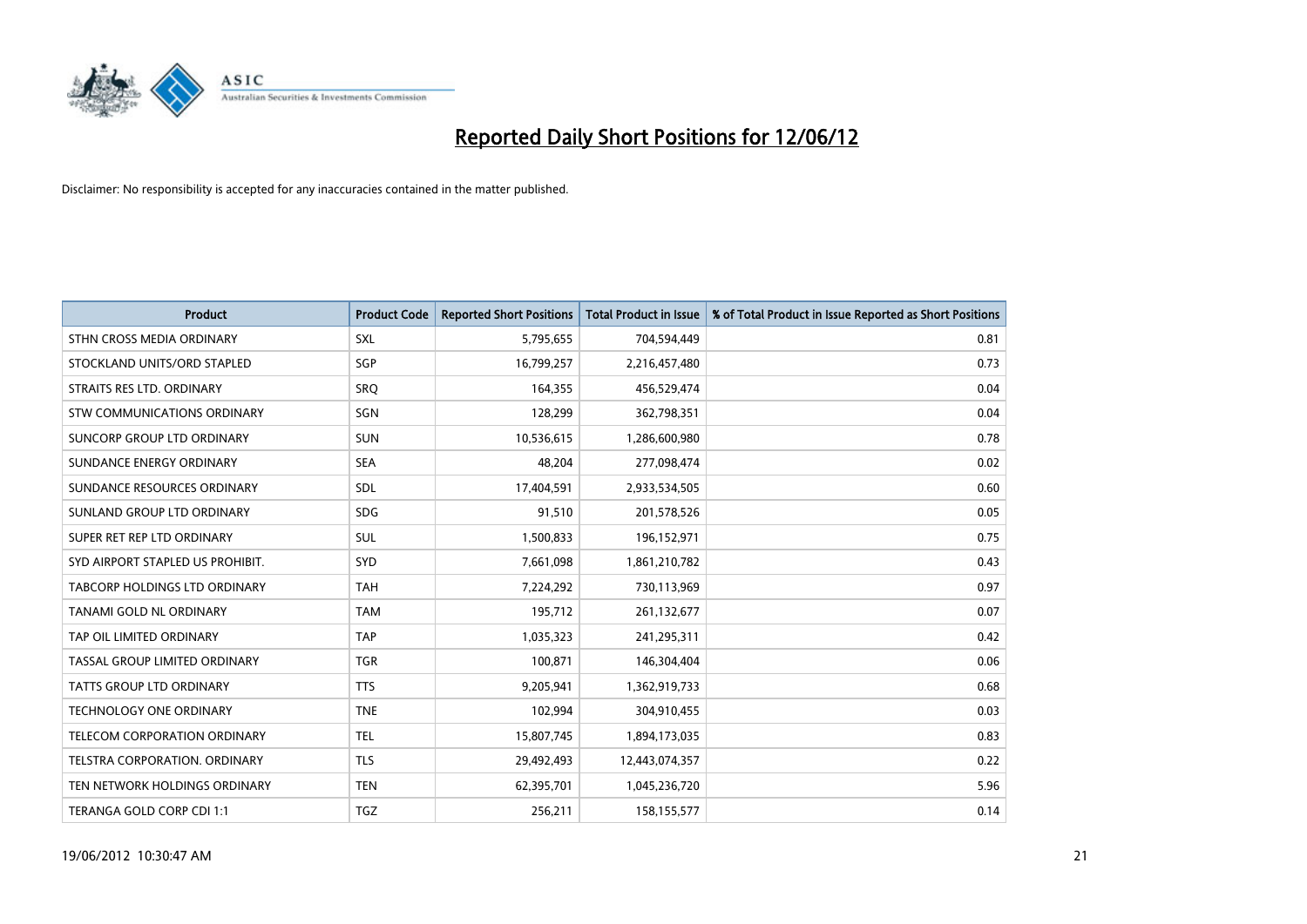

| <b>Product</b>                       | <b>Product Code</b> | <b>Reported Short Positions</b> | <b>Total Product in Issue</b> | % of Total Product in Issue Reported as Short Positions |
|--------------------------------------|---------------------|---------------------------------|-------------------------------|---------------------------------------------------------|
| TEXON PETROLEUM LTD ORDINARY         | <b>TXN</b>          | 256,890                         | 245,039,848                   | 0.11                                                    |
| TFS CORPORATION LTD ORDINARY         | <b>TFC</b>          | 270,239                         | 279,621,829                   | 0.09                                                    |
| THAKRAL HOLDINGS GRP ORDINARY/UNIT   | <b>THG</b>          | 164                             | 585,365,014                   | 0.00                                                    |
| THE REJECT SHOP ORDINARY             | <b>TRS</b>          | 1,570,006                       | 26,071,170                    | 6.01                                                    |
| THINKSMART LIMITED ORDINARY          | <b>TSM</b>          | 175,000                         | 156,005,431                   | 0.11                                                    |
| THORN GROUP LIMITED ORDINARY         | <b>TGA</b>          | 290,210                         | 146,374,703                   | 0.20                                                    |
| TIGER RESOURCES ORDINARY             | <b>TGS</b>          | 2,329,982                       | 673,470,269                   | 0.33                                                    |
| <b>TISHMAN SPEYER UNITS</b>          | <b>TSO</b>          | 40,786                          | 338,440,904                   | 0.01                                                    |
| TOLL HOLDINGS LTD ORDINARY           | <b>TOL</b>          | 19,049,681                      | 717,133,875                   | 2.65                                                    |
| TOX FREE SOLUTIONS ORDINARY          | <b>TOX</b>          | 11,584                          | 114,948,108                   | 0.01                                                    |
| TPG TELECOM LIMITED ORDINARY         | <b>TPM</b>          | 2,319,373                       | 793,808,141                   | 0.28                                                    |
| <b>TRADE ME GROUP ORDINARY</b>       | <b>TME</b>          | 374,868                         | 395,745,510                   | 0.09                                                    |
| TRANSFIELD SERVICES ORDINARY         | <b>TSE</b>          | 4,559,949                       | 525,028,694                   | 0.89                                                    |
| TRANSPACIFIC INDUST, ORDINARY        | <b>TPI</b>          | 5,207,086                       | 1,578,209,025                 | 0.31                                                    |
| TRANSURBAN GROUP TRIPLE STAPLED SEC. | <b>TCL</b>          | 5,473,973                       | 1,458,321,112                 | 0.37                                                    |
| TREASURY WINE ESTATE ORDINARY        | <b>TWE</b>          | 13,547,780                      | 647,227,144                   | 2.09                                                    |
| TROY RESOURCES LTD ORDINARY          | <b>TRY</b>          | 110,694                         | 89,296,649                    | 0.11                                                    |
| UGL LIMITED ORDINARY                 | UGL                 | 6,022,380                       | 166,315,038                   | 3.63                                                    |
| UNILIFE CORPORATION CDI 6:1          | <b>UNS</b>          | 211,168                         | 256,958,538                   | 0.08                                                    |
| UXC LIMITED ORDINARY                 | <b>UXC</b>          | 137,963                         | 305,585,913                   | 0.05                                                    |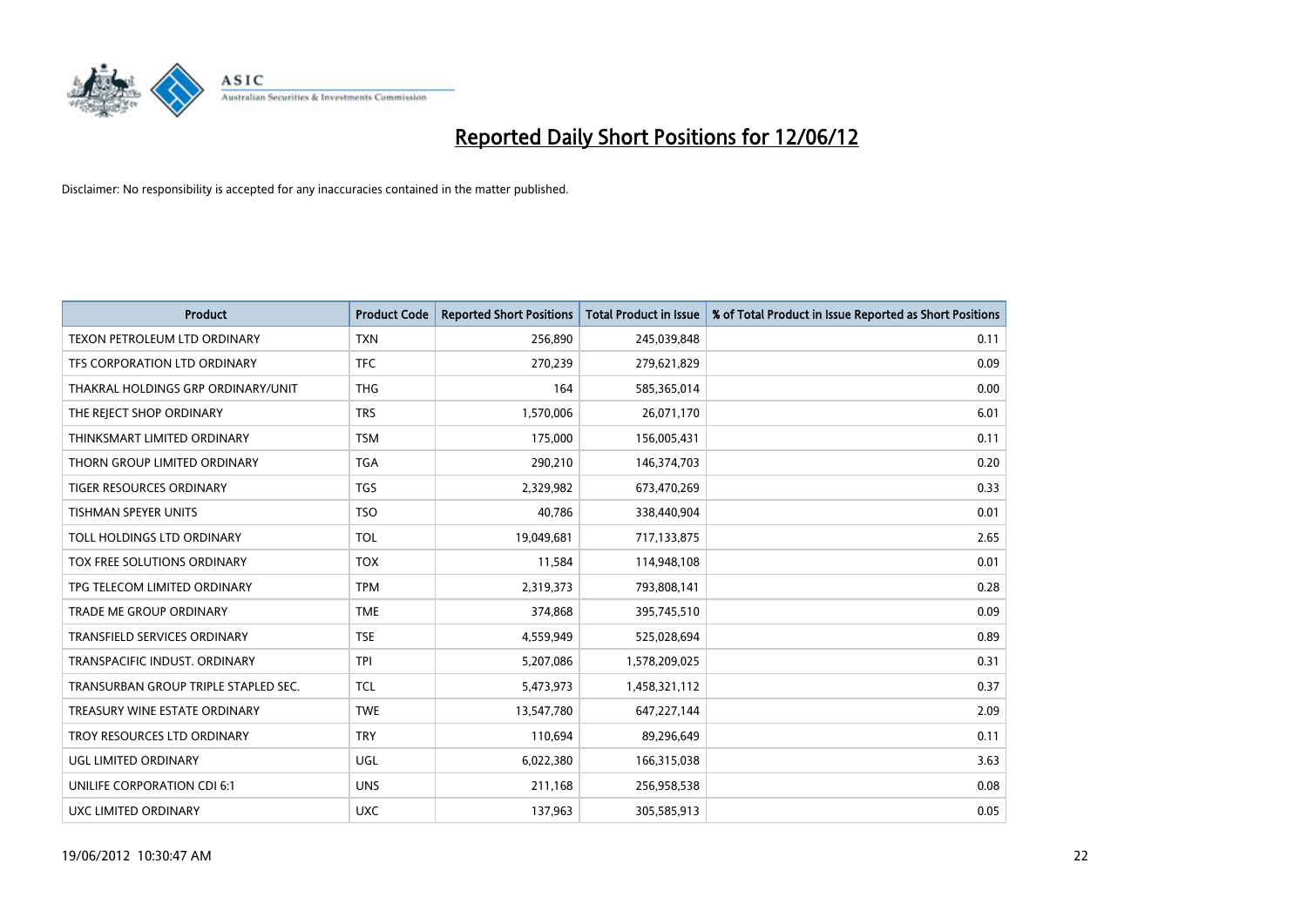

| <b>Product</b>                         | <b>Product Code</b> | <b>Reported Short Positions</b> | <b>Total Product in Issue</b> | % of Total Product in Issue Reported as Short Positions |
|----------------------------------------|---------------------|---------------------------------|-------------------------------|---------------------------------------------------------|
| <b>VENTURE MINERALS ORDINARY</b>       | <b>VMS</b>          | 46,549                          | 232,468,592                   | 0.02                                                    |
| <b>VIRGIN AUS HLDG LTD ORDINARY</b>    | <b>VAH</b>          | 31,754,628                      | 2,210,197,600                 | 1.43                                                    |
| VITERRA INC CDI 1:1                    | <b>VTA</b>          | 10                              | 68,629,939                    | 0.00                                                    |
| WAH NAM INT HLDG LTD ORDINARY          | <b>WNI</b>          | 41,310                          | 6,747,679,503                 | 0.00                                                    |
| <b>WATPAC LIMITED ORDINARY</b>         | <b>WTP</b>          | 388,118                         | 184,332,526                   | 0.20                                                    |
| <b>WDS LIMITED ORDINARY</b>            | <b>WDS</b>          | $\overline{7}$                  | 144,740,614                   | 0.00                                                    |
| WEBJET LIMITED ORDINARY                | <b>WEB</b>          | 87,989                          | 71,232,746                    | 0.13                                                    |
| <b>WESFARMERS LIMITED ORDINARY</b>     | <b>WES</b>          | 30,211,648                      | 1,006,504,883                 | 3.01                                                    |
| WESFARMERS LIMITED PARTIALLY PROTECTED | <b>WESN</b>         | 83,881                          | 150,567,279                   | 0.05                                                    |
| <b>WESTERN AREAS NL ORDINARY</b>       | <b>WSA</b>          | 7,680,416                       | 179,735,899                   | 4.28                                                    |
| WESTFIELD GROUP ORD/UNIT STAPLED SEC   | <b>WDC</b>          | 8,457,555                       | 2,270,870,825                 | 0.35                                                    |
| WESTFIELD RETAIL TST UNIT STAPLED      | <b>WRT</b>          | 46,950,547                      | 3,054,166,195                 | 1.54                                                    |
| WESTPAC BANKING CORP ORDINARY          | <b>WBC</b>          | 61,717,423                      | 3,055,145,556                 | 2.00                                                    |
| WHITE ENERGY COMPANY ORDINARY          | <b>WEC</b>          | 2,464,518                       | 322,974,494                   | 0.74                                                    |
| WHITEHAVEN COAL ORDINARY               | <b>WHC</b>          | 11,435,163                      | 1,013,190,387                 | 1.11                                                    |
| WHK GROUP LIMITED ORDINARY             | <b>WHG</b>          | 47,476                          | 265,200,652                   | 0.02                                                    |
| WINDIMURRA VANADIUM ORDINARY           | <b>WVL</b>          | 163,685                         | 154,278,674                   | 0.11                                                    |
| WOODSIDE PETROLEUM ORDINARY            | <b>WPL</b>          | 3,248,228                       | 823,910,657                   | 0.39                                                    |
| WOOLWORTHS LIMITED ORDINARY            | <b>WOW</b>          | 5,343,818                       | 1,230,625,667                 | 0.38                                                    |
| WORLEYPARSONS LTD ORDINARY             | <b>WOR</b>          | 4,131,741                       | 242,154,619                   | 1.67                                                    |